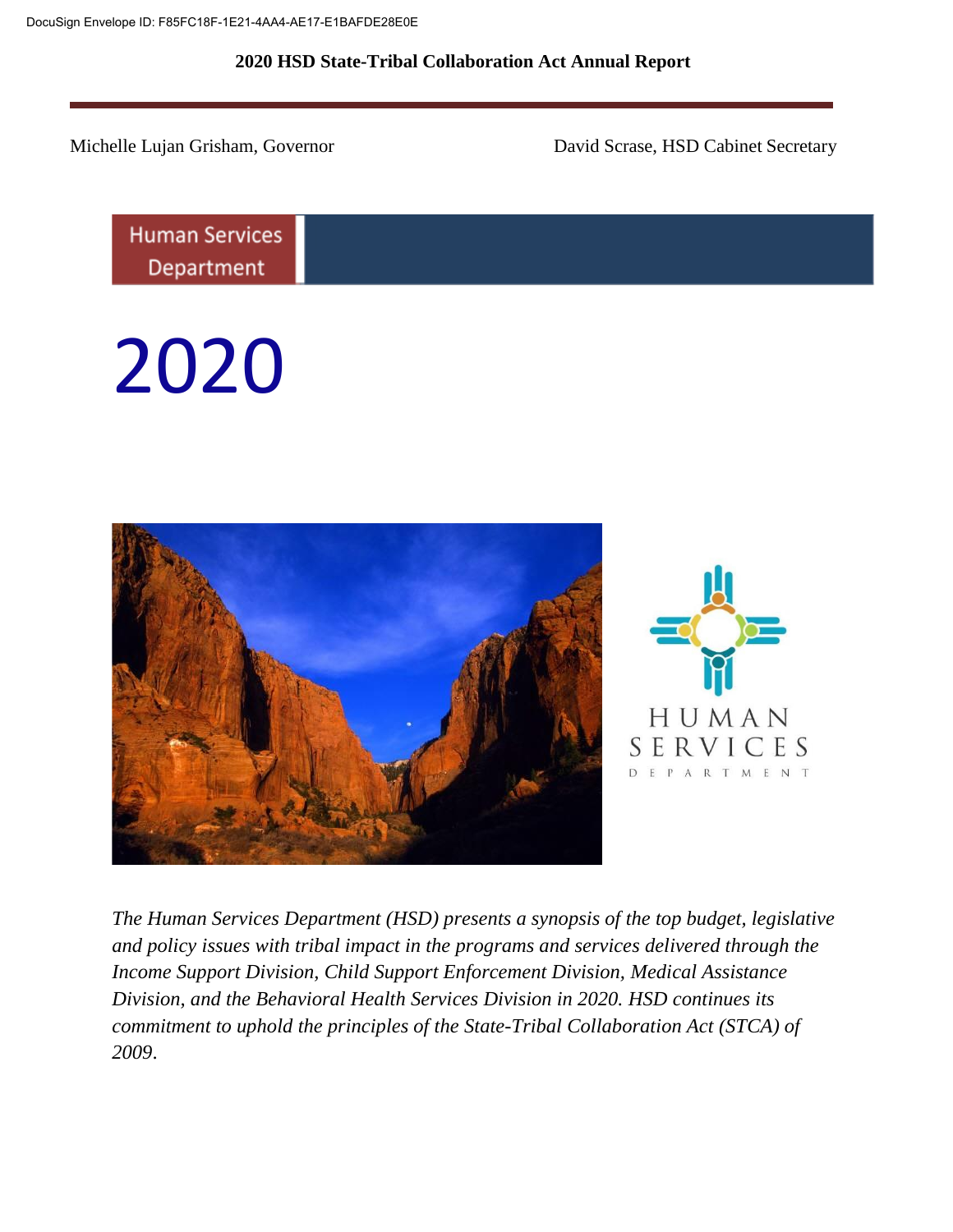David Scrase, HSD Cabinet Secretary

# **Table of Contents**

| Section I.    | <b>Executive Summary</b>                                                                                    |
|---------------|-------------------------------------------------------------------------------------------------------------|
| Section II.   | Agency Overview and Background                                                                              |
| Section III.  | Agency Efforts to Implement the State-Tribal Consultation, Collaboration and<br><b>Communication Policy</b> |
| Section IV.   | Current and Planned Programs and Services for Native Communities                                            |
| Section V.    | Training and Employee Notification                                                                          |
| Section VI.   | Key Names and Contact Information                                                                           |
| Section VII.  | <b>Relevant Statutes and Mandates</b>                                                                       |
| Section VIII. | Agreements                                                                                                  |
| Section IX.   | <b>STCA Report Closing Statement and Signature</b>                                                          |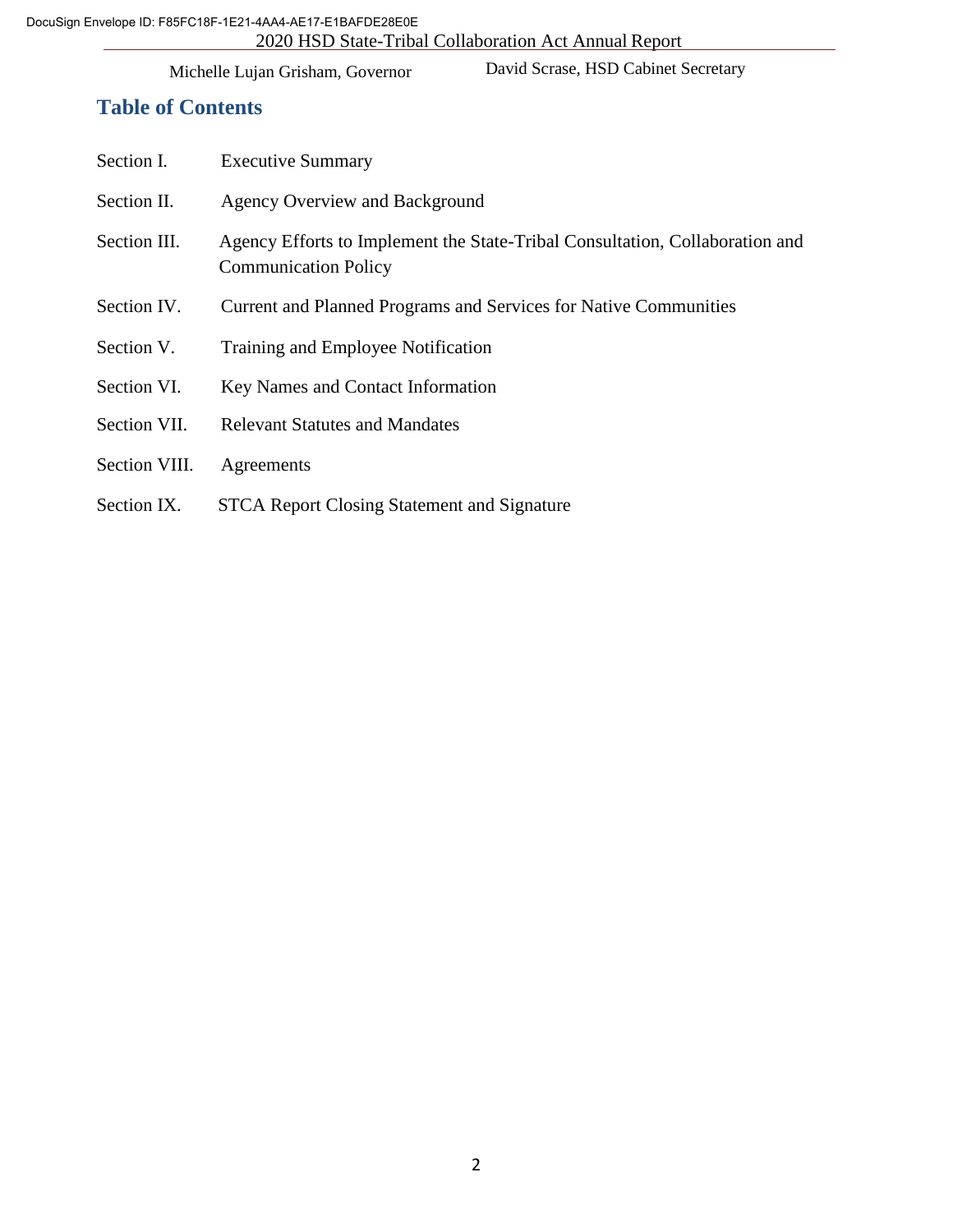David Scrase, HSD Cabinet Secretary

# **Section I: Executive Summary**

The HSD serves more than half of New Mexico's population through several programs provided by the Medical Assistance Division (MAD), Income Support Division (ISD), Child Support Program Division (CSED), and Behavioral Health Services Division (BHSD). HSD leads with a team approach designed to bring the divisions together to meet our State's needs. HSD continues to work with New Mexico's Tribes, Pueblos and Nations to design and deliver innovative, high quality health and human services to Native Americans that improve security and promote independence in their communities.

HSD's Mission – To transform lives. Working with our partners, we design and deliver innovative, high quality health and human services that improve the security and promote independence for New Mexicans in their communities.

HSD's Goals include:

- Improve the value and range of services we provide to ensure that every qualified New Mexican receives timely and accurate benefits, including Indian Health Service (IHS) and Tribal 638s;
- Create effective, transparent communication to enhance the public trust;
- Successfully implement technology to give customers and staff the best and most convenient access to services and information;
- Promote an environment of mutual respect, trust and open communication to grow and reach our professional goals.

The HSD started fiscal year (FY) 2020 with a focus on ensuring every qualified New Mexican receives timely and accurate benefits in accordance with the regulations. To assist with improving New Mexicans' access to healthcare, HSD evaluated the Medicaid reimbursement provider rates and developed a strategic approach to implement rate increases. The HSD also implemented several program changes to increase communication and improve program access. Below are some of the accomplishments in FY 2020:

- Completed a statewide tour of all Income Support Division offices and met with nearly every employee;
- Began the planning to increase the Graduate Medical Education (GME) programs in New Mexico from 8 to 13 over the next five years;
- Implemented \$78.5 million in Medicaid provider rate increases for providers who deliver care and services to the most vulnerable New Mexicans. Provider rate increases assist in rebuilding and protecting New Mexico's health care delivery network, particularly in rural areas for providers of behavioral health, primary care, dental services, and teleconsultation services to Medicaid clients;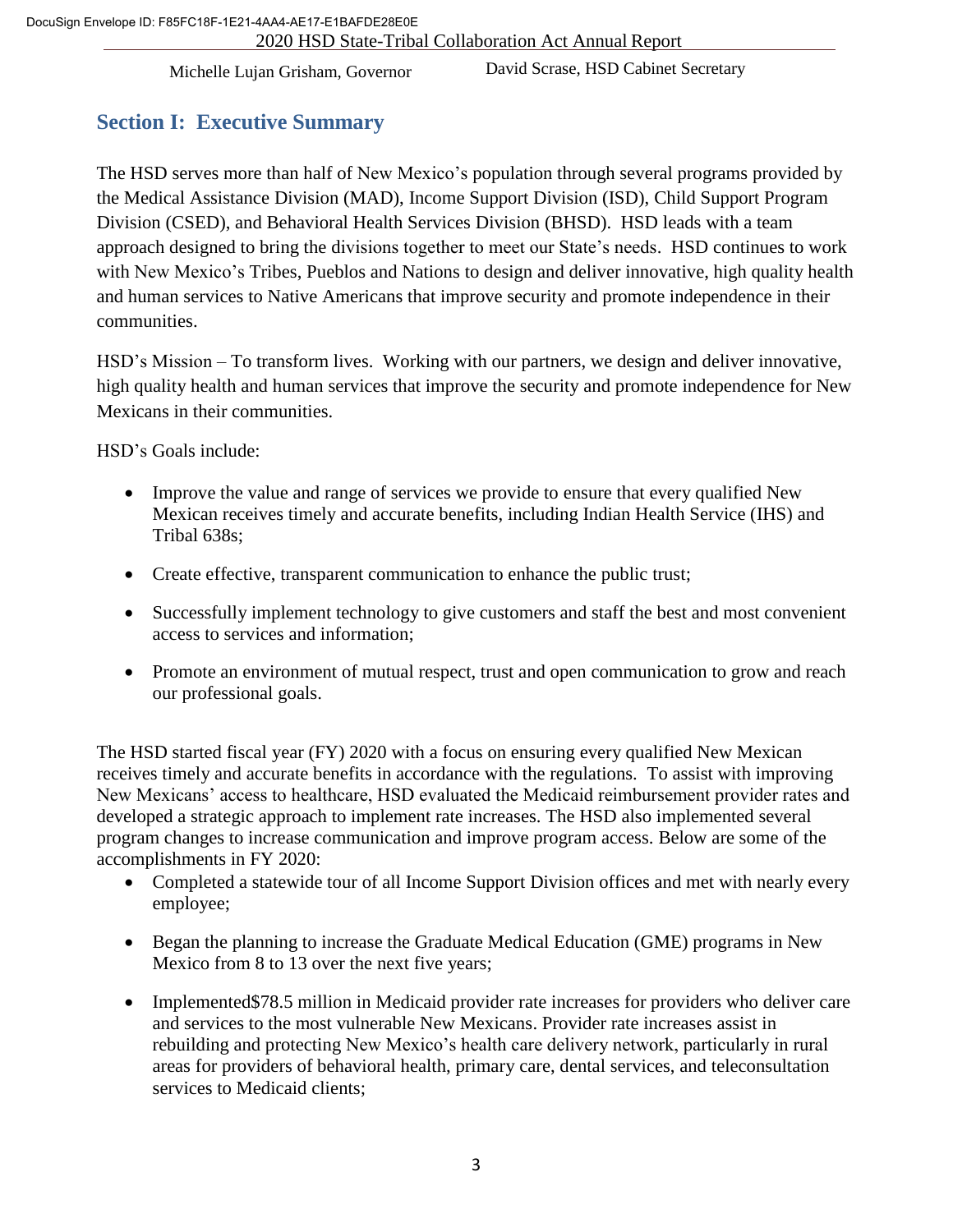Michelle Lujan Grisham, Governor

David Scrase, HSD Cabinet Secretary

- Launched real time eligibility statewide for Medicaid and Supplemental Nutrition Assistance Program (SNAP) benefits through [www.yes.state.nm.us;](http://www.yes.state.nm.us/)
- Achieved at least a 95 percent monthly processing standard for Medicaid and SNAP applications for over 12 consecutive months. The Honorable Kenneth Gonzales ruled that HSD has fully complied with the timely eligibility processing requirement and that "good cause" existed to eliminate that requirement from the long-standing consent decree;
- Expansion of the Centennial Home Visiting Pilot Program to include Taos Pueblo to provide home visiting services to the Taos community for eligible pregnant women. The program focuses on pre-natal care, post-partum care and early childhood development;
- Submission of a Supports Waiver application to the Centers for Medicare and Medicaid Services (CMS). This waiver will provide services to those waiting for an allocation to the Developmental Disabilities Waiver (DDW)in New Mexico. Approximately 2,000 slots will be filled annually over the next five years;
- Received approval from CSM to for 1,500 waiver slots for disabled and elderly individuals needing community-based long term services and supports; and
- Introduced the first *State of New Mexico Data Book* for HSD. This 186-page compendium provides a summary of the social, economic and health statistics for New Mexico and all its counties, in addition to some national comparisons. It also includes Native American specific data.

# **COVID 19 related services in New Mexico and Native American communities**

In response to the COVID crisis, New Mexico's Emergency Operations Center (EOC) was established as a centralized location to track and address the pandemic state-wide. The EOC includes many Emergency Support Functions (ESF) that are managed by various state agencies. HSD is the lead agency for the functions that fall under the ESF6 unit. These functions include the provision of food, shelter, non-medical supplies and behavioral services to New Mexicans during a state emergency. In addition, the HSD submitted several requests for federal emergency waivers and State Plan Amendments (SPAs) to assist New Mexicans and providers during this public health emergency. The following are a few of the changes requested and outcomes associated:

- Allowance of Medicaid reimbursement to doctors, behavioral health providers and other health care professionals for telephone and video patient visits until the end of the COVID-19 public health emergency, including IHS and Tribal 638 providers;
- Provision of \$46.2 million to Nursing facilities across New Mexico. This funding provided immediate financial help to nursing facilities to ensure adequate staffing for their residents.;
- 100% Federal Medical Assistance Percentage (FMAP) was implemented for coverage of testing and related services for uninsured individuals in New Mexico;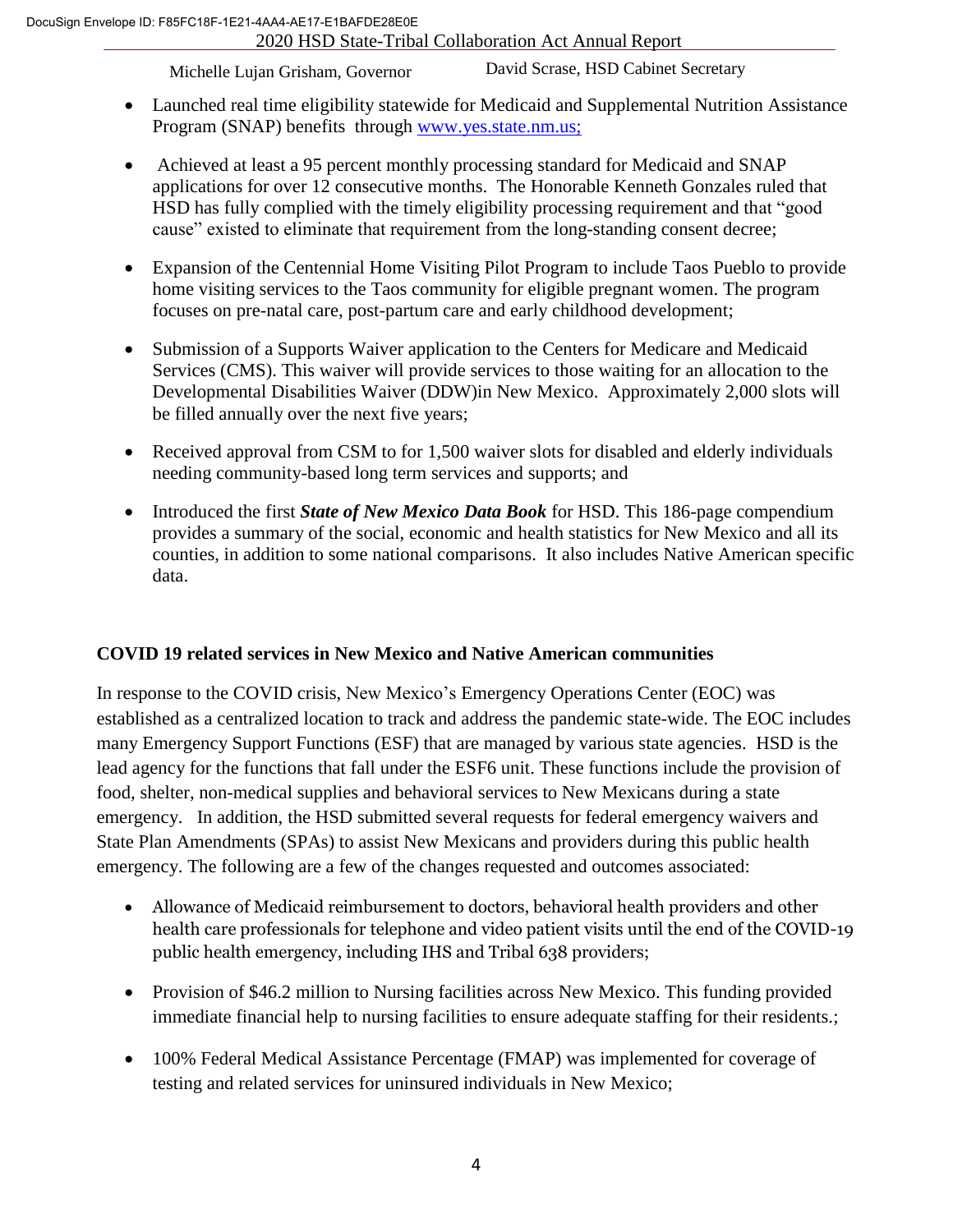Michelle Lujan Grisham, Governor

David Scrase, HSD Cabinet Secretary

- The overall FMAP for New Mexico increased by 6.2% effective 01/01/2020 until the end of the emergency;
- No termination or reduction of benefits for Medicaid and SNAP recipients for the duration of the emergency;
- Distributed Supplemental Nutrition Assistance Program (SNAP) supplemental payments to households in order to receive the maximum SNAP benefits during the months of March through July. These additional SNAP benefits are intended to help alleviate some of the social and economic stresses caused by the pandemic;
- HSD employees volunteered to pack and deliver over 2.1 million pounds of food to 72 New Mexico Tribes/Pueblos/Nations;
- Assisted in the establishment of 2,184 non-congregate shelter rooms (hotels) at 20 sites throughout New Mexico and placed over 300 individuals;
- Allowance of on-line purchasing for SNAP customers through Amazon and Walmart allowing individuals to stay safe and purchase food from home; and
- Child Support Enforcement Division (CSED) collected a record of \$155.7 million dollars in Child support payments in FY2020 and developed an on-line payment pilot project in Rio Rancho.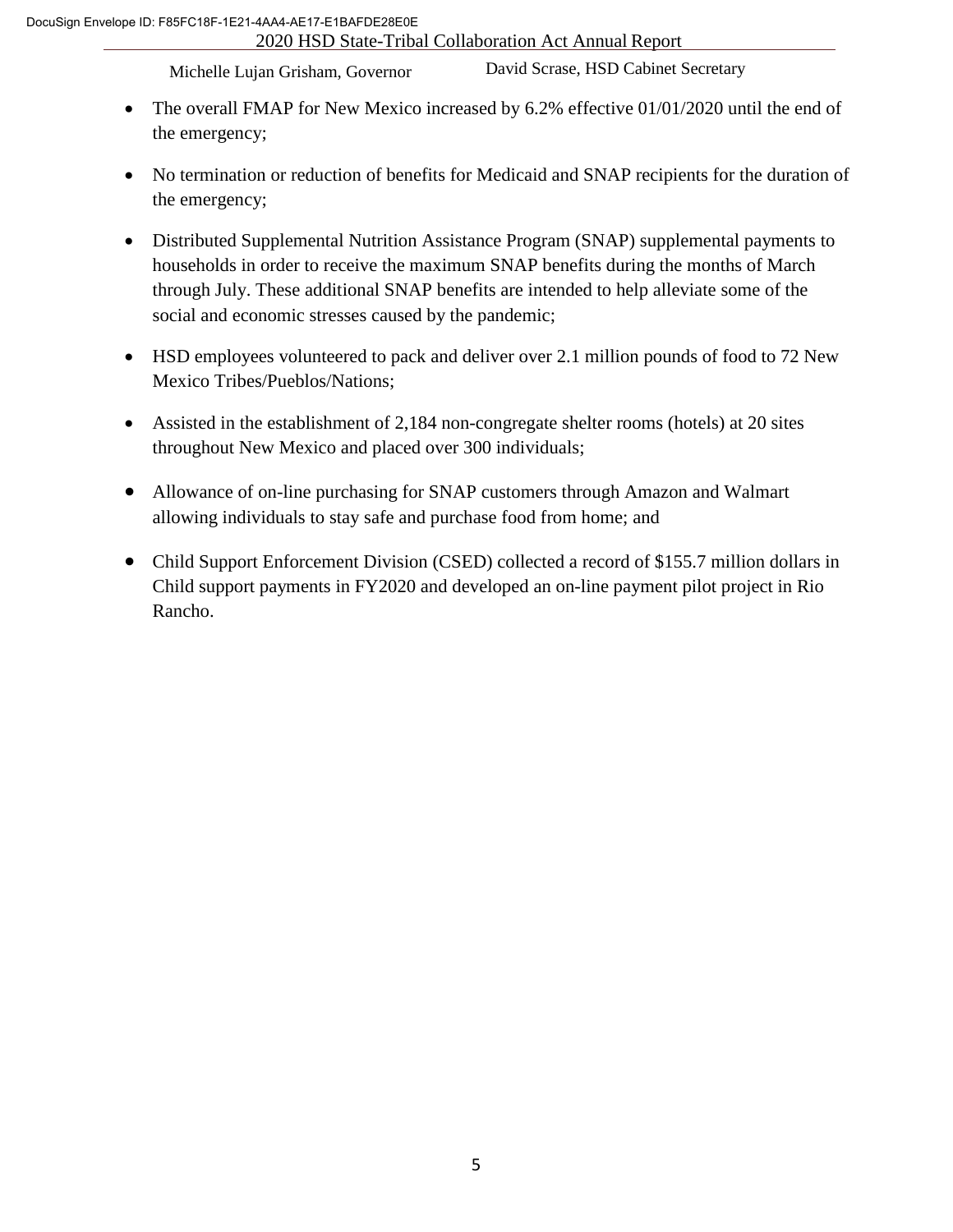David Scrase, HSD Cabinet Secretary

# **Section II. Agency Overview and Background**

# **HSD Mission**

*To transform lives. Working with our partners, we design and deliver innovative, high quality health and human services that improve the security and promote independence for New Mexicans in their communities.*

The HSD administers numerous programs to support and improve New Mexican's health and economic well-being. Many Native Americans in New Mexico are served by these programs. The HSD State-Tribal Consultation, Collaboration and Communication Policy requires consultation when Tribal impact is determined to be present in policy and rulemaking. Native American Tribes and Tribal members as citizens of New Mexico rely upon the STCA as a statutory commitment for New Mexico state government to work with Tribes on a government-to-government basis to better collaborate and communicate on issues of mutual concern.

# **Division Programs and Services**

# **Medical Assistance Division (MAD)**

[http://www.hsd.state.nm.us/Medical\\_Assistance\\_Division.aspx](http://www.hsd.state.nm.us/Medical_Assistance_Division.aspx)

The Medicaid Centennial Care Managed Care Organizations (MCOs), which include Blue Cross/Blue Shield, Presbyterian, and Western Sky Community Care, all saw an increase in MCO enrollment from May 2019 to May 2020 in the number of Native Americans enrolled in Managed Care as outlined in the table below.

#### **Native Americans Enrolled in Medicaid**

| <b>Blue Cross Blue Shield</b>                                  | 19,765  | $10\%$ increase |
|----------------------------------------------------------------|---------|-----------------|
| Presbyterian                                                   | 40,553  | 14% increase    |
| <b>Western Sky Community Care</b>                              | 3,833   | 9% increase     |
|                                                                |         |                 |
| Total Centennial Care/Managed Care Organizations (MCOs) 64,151 |         | 13% increase    |
| <b>Fee for Service</b>                                         | 70,586  | 20% increase    |
| <b>Total</b>                                                   | 134,737 | 5% increase     |

Table 1. Medicaid Eligibility Report (MER) report July 2020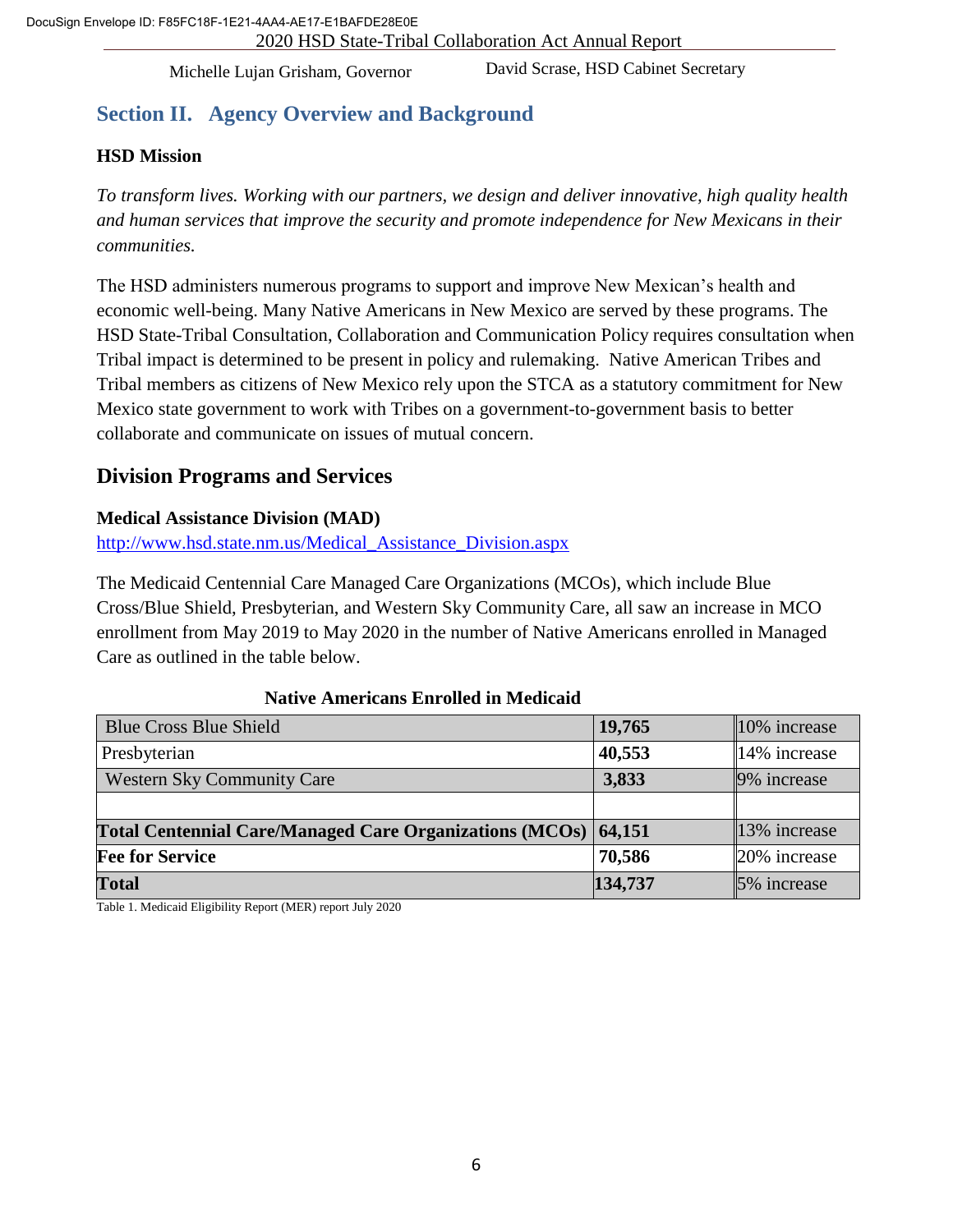David Scrase, HSD Cabinet Secretary

FFS expenditures during FY20 for Native Americans was approximately \$317.2M. Indian Health Service (IHS) outpatient claims generated the bulk of costs.

# *Centennial Care Expenditures:*

| <b>Managed Long-Term Care</b><br><b>Expenditures</b> | <b>FY 2019</b> |               | <b>FY 2020</b>   |
|------------------------------------------------------|----------------|---------------|------------------|
| <b>Nursing Facility</b>                              | \$42,018,036   | S             | 44, 145, 557. 93 |
| <b>Personal Care Services</b>                        | \$53,351,920   | S             | 60,714,520.50    |
| Fee-for-Service Expenditures                         | \$307,000,000  | <sup>\$</sup> | 317,293,986.00   |

|                        | <b>FY 2019 FFS</b>  | <b>FY 2020 FFS</b>  |
|------------------------|---------------------|---------------------|
| <b>Fee-for-Service</b> | <b>Expenditures</b> | <b>Expenditures</b> |
| Inpatient              | \$46,916,411        | \$55,681,860        |
| Physician              | \$20,010,011        | \$22,378,780        |
| Outpatient             | \$25,520,065        | \$28,185,706        |
| <b>IHS</b> Inpatient   | \$18,391,430        | \$18,938,059        |
| <b>IHS</b> Outpatient  | \$104,693,040       | \$97,266,723        |
| Home and Community     |                     |                     |
| <b>Based Waivers</b>   | \$28,593,616        | \$32,195,795        |
| Others                 | \$62,579,629        | \$62,647,063        |
| <b>Total</b>           | \$306,704,205       | \$317,293,986       |

Data provided by MAD Systems Bureau 7/2020 for FY2020

#### **New Services Added to the Medicaid Benefit in FY20:**

- Transitional Care and Chronic Care Management Services Added 7/1/19
- Preventive Topical Fluoride Varnish Benefits for Children Added 7/1/19
- Transportation for Justice-Involved Members Transitioning to Community Added 1/1/2

#### **COVID related Changes to New Mexico Medicaid:**

Expanded the number of individuals who can provide Presumptive Eligibility Determinations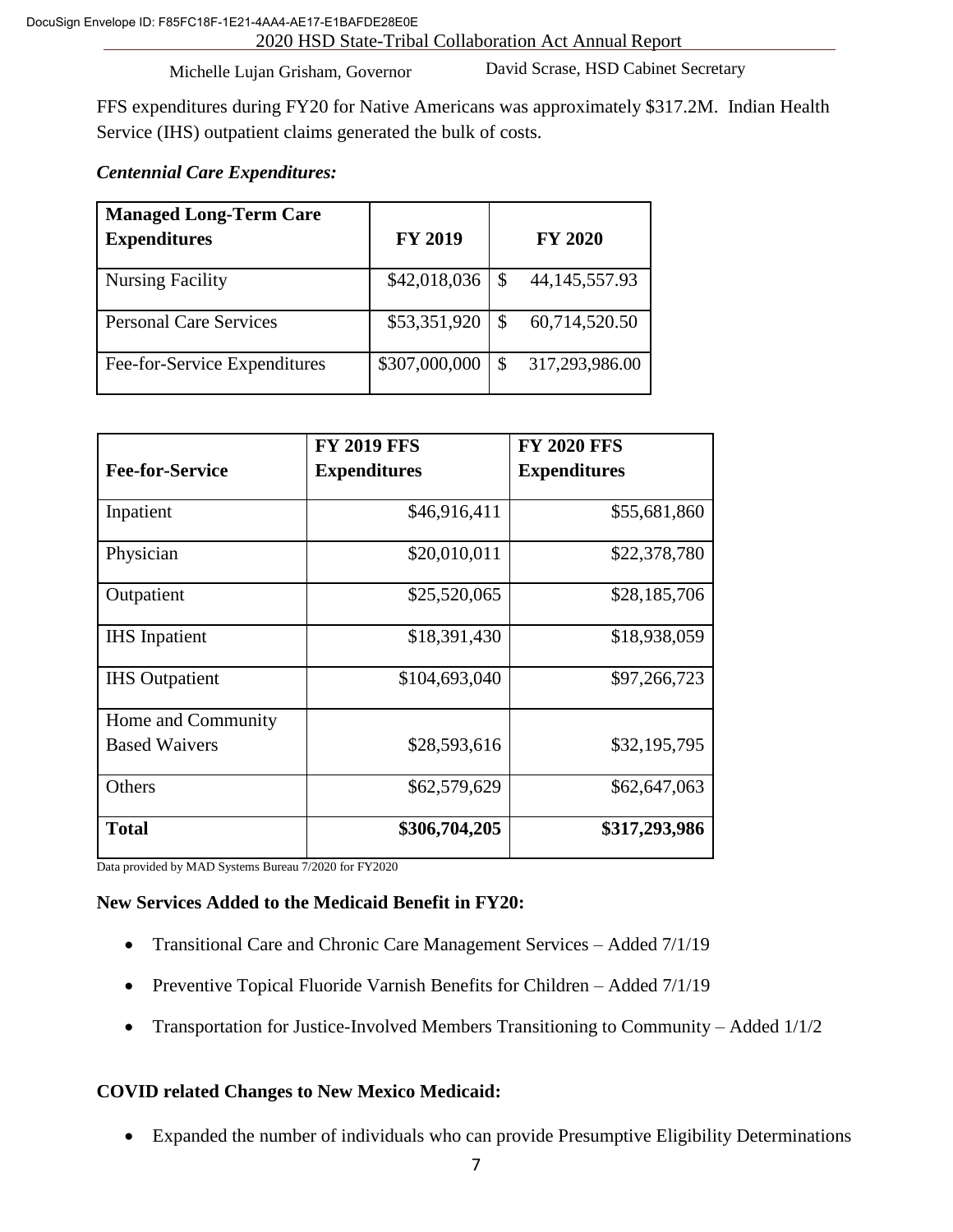Michelle Lujan Grisham, Governor

David Scrase, HSD Cabinet Secretary

for new Medicaid enrollees

- Suspended eligibility redeterminations for current Medicaid enrollees
- Increased telehealth and telephone visit options
- Allowed Medicaid enrollees more time to file appeals and to request Fair Hearings
- Allowed payment for certain in-home care provided by family caregivers
- Suspended recertification requirements for patients to receive home and community-based care
- Relaxed restrictions on early prescription refills
- Suspended HIPAA sanctions for providers offering telehealth services
- Coordinated outreach and education with BeWellnm, NM Medical Insurance Pool, and Office of Superintendent of Insurance
- Eased provider enrollment and re-enrollment requirements and temporarily ceased revalidation of in-state providers
- Waived in-state licensure requirements when an out-of-state provider holds a valid license in another state
- Temporarily waived fingerprinting requirements
- Allowed facilities to provide services in Alternative Care Sites (Albuquerque, McKinley and San Juan areas)
- Required expedited claims payments
- Required MCOs to provide same level of reimbursement for out-of-network care and telehealth visits
- Suspended and extended prior authorizations for specific services
- Temporarily suspended supervision requirements for home health agencies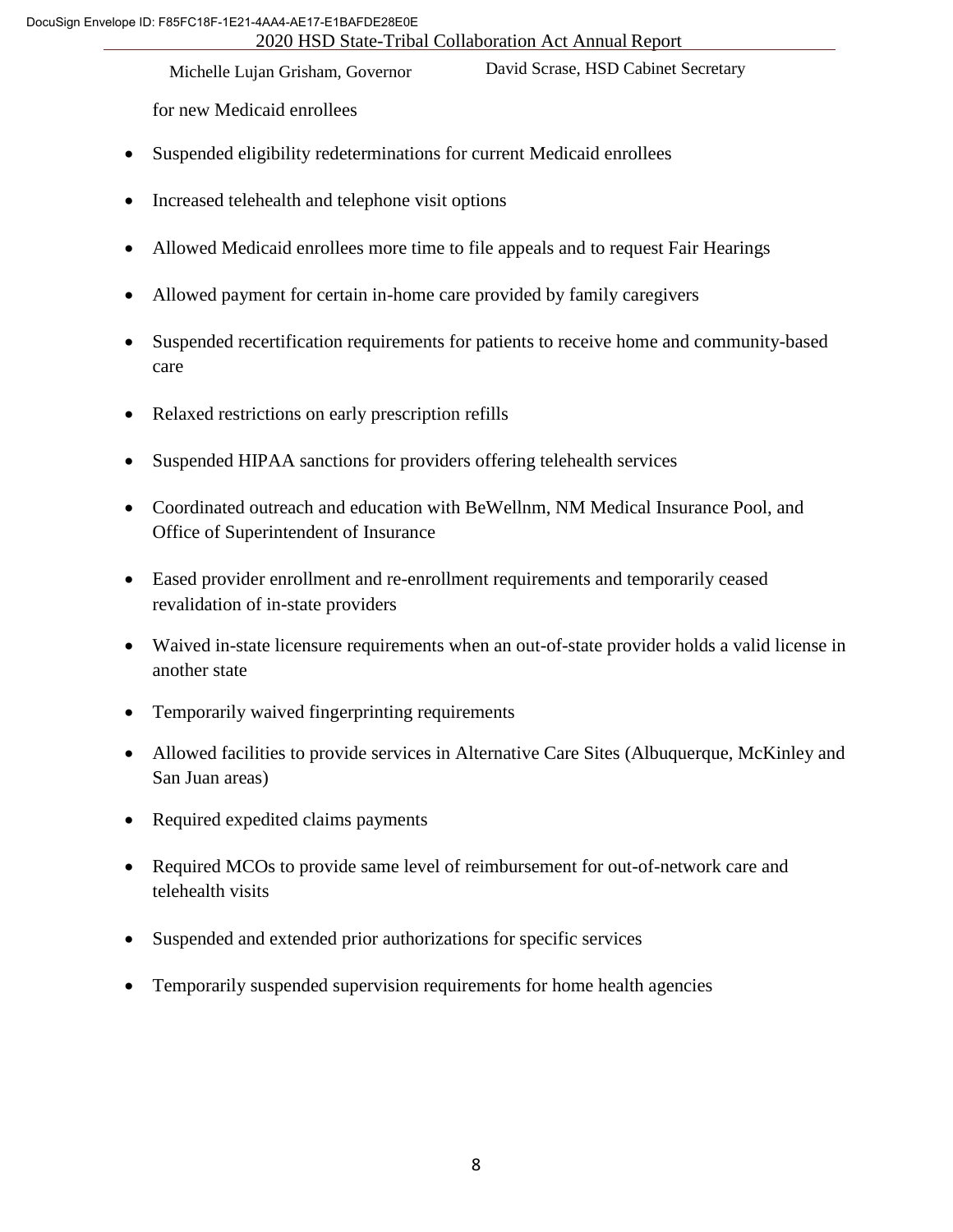David Scrase, HSD Cabinet Secretary

# **Income Support Division (ISD)**

[http://www.hsd.state.nm.us/Income\\_Support\\_Division.aspx](http://www.hsd.state.nm.us/Income_Support_Division.aspx)

The SNAP program provides food security for approximately 455,000. There are 42,000 Native Americans receiving SNAP benefits in NM. The HSD has improved the efficiency of processing SNAP applications to above the federal timeliness standard of at least a 95 percent for all its 34 locations since Oct. 1, 2018. The state now exceeds federal standards for timely processing of SNAP applications.

HSD employees are working hard and doing everything necessary to ensure New Mexico families, including Native American families, have the ability to buy food for their families during the COVID-19 crisis.

*Out Stationed Workers:* Through ISD Agreements with Tribes, Nations and Pueblos and Indian Health Services, HSD places out-stationed workers at the Albuquerque IHS, Pueblo of Zuni and the Southwestern Indian Polytechnic Institute (SIPI). ISD provides trained, full time Family Assistance

Analyst employees to work on location for the purpose of accepting and processing applications for various program services including SNAP, General Assistance, Temporary Cash Assistance and Medicaid.

In response to the Public Health emergency, ISD implemented Federal waivers that increased access to and retention of benefits. ISD increased the call center staff creating a virtual office and offers curbside services at local field offices utilizing health and safety measures for staff and customers. Additionally, ISD increased food delivery destinations, offered on-line purchasing, and Pandemic EBT for school age children.

ISD will continue to collaborate with any Tribal entity impacted by work programs associated with SNAP food assistance. ISD is committed to ensuring that the Tribal sovereignty is represented.

# **COVID 19 Related Changes to Income Support Division**

- Pandemic EBT (\$67 million)
- Supplemental SNAP benefits (\$35 million)
- SNAP on-line purchasing (through Amazon and WalMart)
- No termination or reduction in benefits for duration of emergency

The table below indicates the number of Native Americans who receive ISD services such as General Assistance, TANF, SNAP, LIHEAD and Education Works.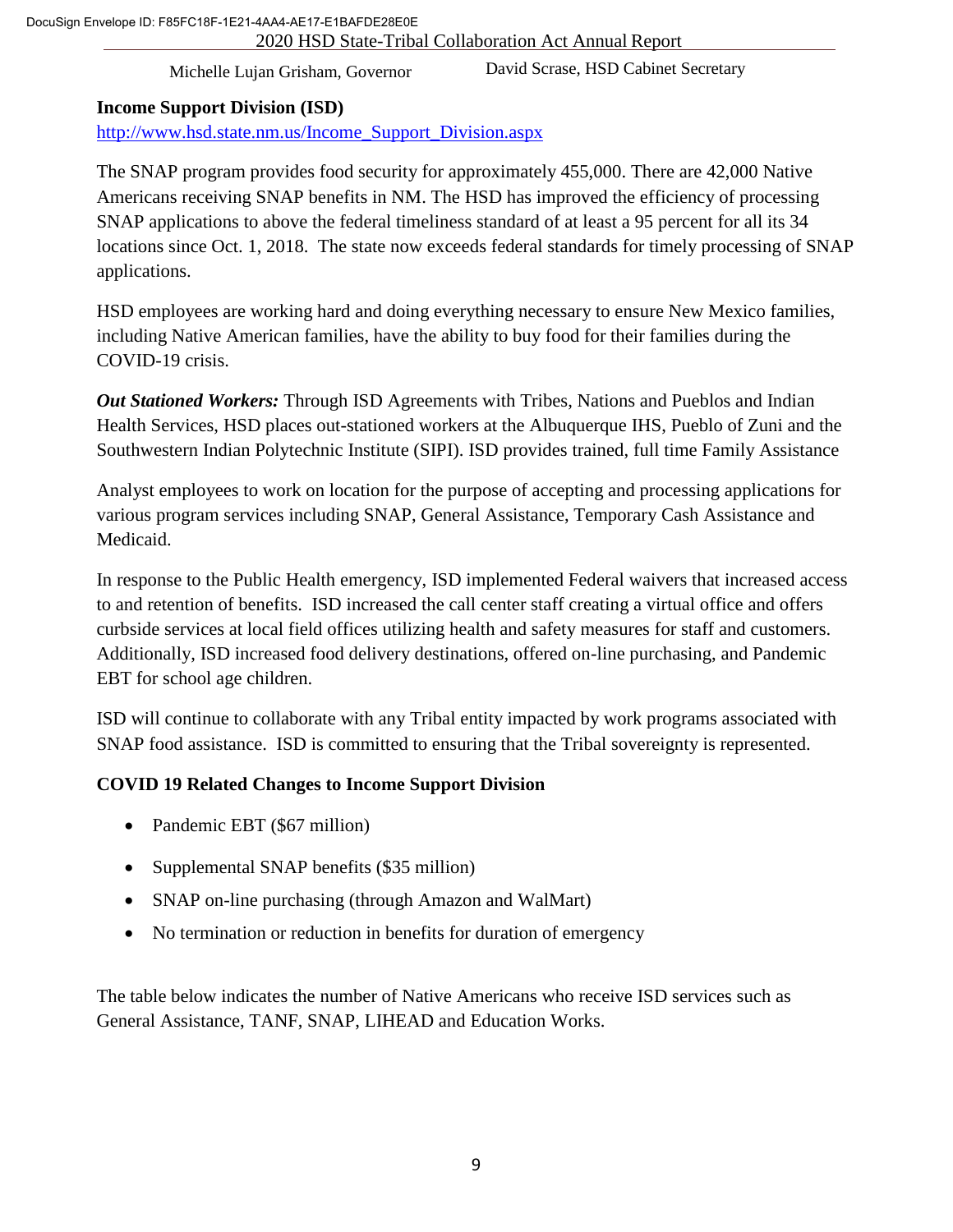Michelle Lujan Grisham, Governor David Scrase, HSD Cabinet Secretary

#### *Distinct Count of Native American Recipients by Program and Tribal Residence SFY 2020*

| <b>Tribal Residence</b> | <b>Education</b><br>Works | <b>General</b><br><b>Assistance</b> | <b>TANF</b>             | <b>LIHEAP</b>           | <b>SNAP</b>     |
|-------------------------|---------------------------|-------------------------------------|-------------------------|-------------------------|-----------------|
| Acoma                   |                           | $\overline{2}$                      | 56                      | 171                     | 569             |
| Alamo Navajo            |                           | $\overline{\mathbf{3}}$             | $\overline{20}$         | $\sqrt{6}$              | 2,683           |
| Canoncito Navajo        |                           |                                     | 14                      | $\overline{5}$          | 148             |
| Checkerboard Navajo     |                           | 17                                  | 25                      | 44                      | 5,155           |
| Cochiti                 |                           |                                     | $\sqrt{2}$              | $\mathfrak{Z}$          | 120             |
| $\it Isleta$            |                           | $\overline{\mathbf{3}}$             | $21\,$                  | 46                      | 247             |
| Jemez                   |                           |                                     | $\overline{31}$         | $\overline{21}$         | 355             |
| Jicarilla Apache        |                           |                                     | 18                      | $\overline{9}$          | 337             |
| Kewa                    |                           | $\overline{2}$                      | $\overline{21}$         | 158                     | 799             |
| Laguna                  |                           | $\epsilon$                          | $\overline{33}$         | $\overline{5}$          | 684             |
| Main Reservation Navajo |                           | 38                                  | 121                     | 82                      | 12,851          |
| Mescalero Apache        |                           | $\overline{1}$                      | 84                      | 182                     | 648             |
| Nambe                   |                           |                                     | $\overline{\mathbf{5}}$ | $\overline{4}$          | $\overline{54}$ |
| <b>Ohkay Owingeh</b>    |                           |                                     | 10                      | 11                      | 215             |
| Other                   |                           |                                     | 14                      | 12                      | 136             |
| Picuris                 |                           |                                     |                         | $\mathbf{1}$            | 12              |
| Pojoaque                |                           |                                     |                         | $\overline{2}$          | $\overline{6}$  |
| Ramah Navajo            |                           | $\overline{1}$                      | $\overline{2}$          | $\overline{5}$          | 272             |
| San Felipe              |                           | $\overline{4}$                      | 37                      | 110                     | 668             |
| San Ildefonso           |                           |                                     | $\,8\,$                 | $\mathfrak{Z}$          | 17              |
| Sandia                  |                           |                                     |                         |                         | 22              |
| Santa Ana               |                           |                                     | $\overline{2}$          | $\,1$                   | $\overline{29}$ |
| Santa Clara             |                           |                                     | $\overline{4}$          | $\overline{9}$          | 93              |
| <b>Taos</b>             |                           | $\overline{1}$                      | $\overline{9}$          | 48                      | 96              |
| <b>Tesuque</b>          |                           |                                     | $\overline{4}$          |                         | 17              |
| Tohajiilee Navajo       |                           |                                     |                         | $\overline{2}$          | 149             |
| Zia                     |                           |                                     | $\overline{6}$          | $\overline{\mathbf{3}}$ | 103             |
| Zuni                    |                           |                                     | 16                      |                         | 2,201           |
| <b>Total</b>            | $\overline{\mathbf{0}}$   | 78                                  | 563                     | 943                     | 28,686          |

Table 2: Native American ISD Program Participants for SFY2020 (July 1, 2019 to June 30, 2020). LIHEAP counts are from October 1, 2019 to June 30, 2020. Values are the number of unique recipients who have been approved for benefit issuance during the period. Retrieved from ASPEN June 30, 2020.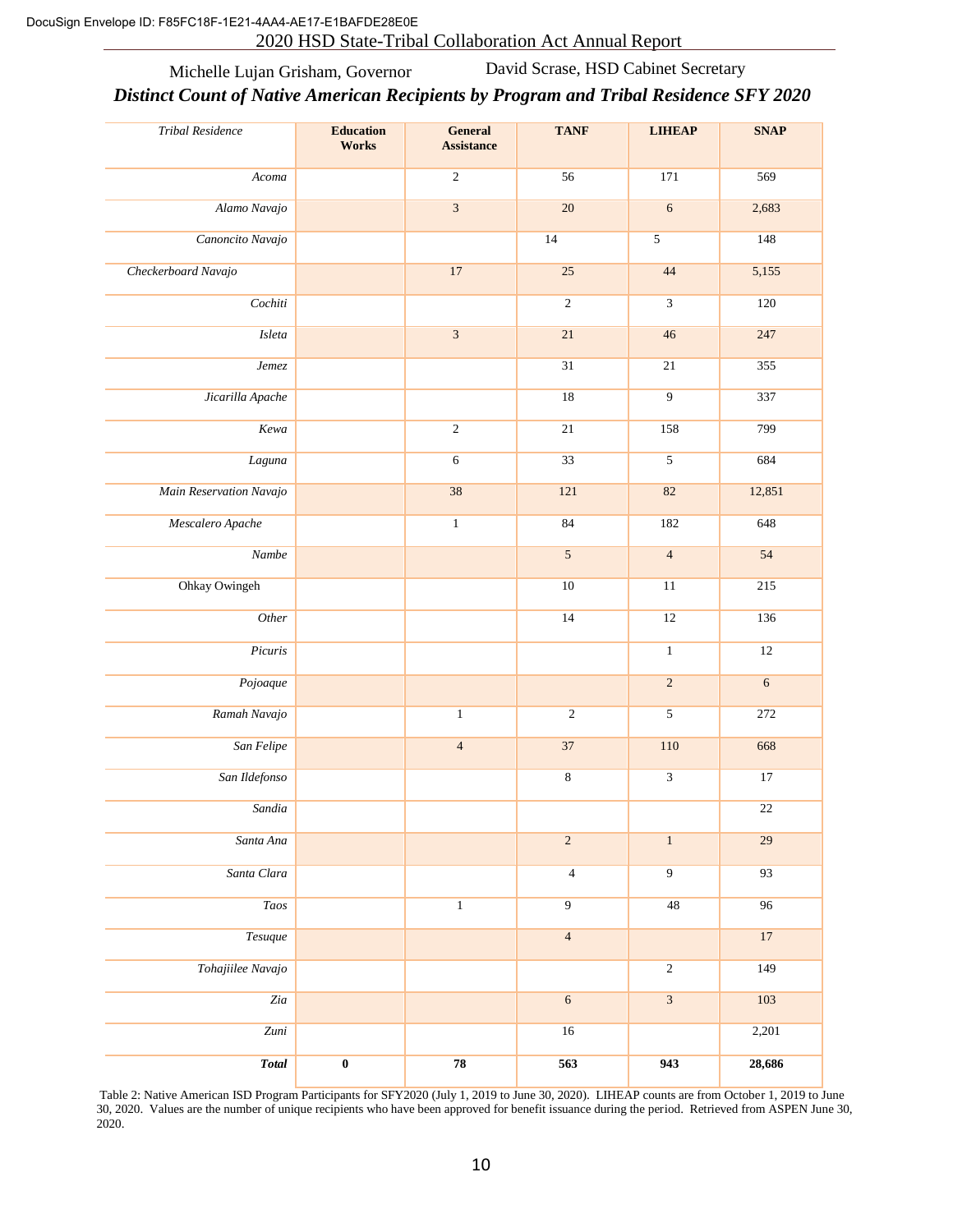David Scrase, HSD Cabinet Secretary

# **Child Support Enforcement Division (CSED)**

**http://www.hsd.state.nm.us/Child\_Support\_Enforcement\_Division.aspx**

CSED administers the state and federal program to collect support from non-custodial parents. Its primary role is to maximize the collection of child support for all eligible New Mexico children. CSED is required by federal and state law to help families receiving TANF and Medicaid by establishing a court order and enforcing the court order by collecting and disbursing child support payments. Families who are not receiving TANF or Medicaid may also apply to CSED for services. In SFY2020, there were 63,255 families with child support cases in New Mexico, approximately 4,291 were Native American.

*CSED Services for Tribes:* CSED provides child support services to Tribes and Pueblos across New Mexico by:

- Establishing and enforcing child support orders through Tribal courts based on the Tribe or Pueblo's own laws and customs;
- Registering Tribal court orders in state district courts as appropriate (when a child lives off-reservation);
- Registering state court orders in Tribal courts when appropriate (when a child lives onreservation);
- Submitting Tribal court orders to other states for enforcement of court orders, requesting assistance from other states to establish paternity and support for Tribal members;
- **Providing services to custodial tribal members living on or off Tribal lands** –as long as the non-custodial parent lives off Tribal lands

*Tribal Collaboration:* CSED is in full support of Tribes, Nations and Pueblos interested in developing and operating their own Tribal Child Support IV-D Programs and provide technical assistance upon request. CSED entered into its first Joint Powers Agreement for operating the child support program on the Navajo Nation in 1993, the first of its kind in the nation. This agreement was renewed in 2015.

CSED has a dedicated attorney that is licensed to practice in Zia, Acoma, Isleta, and Laguna Pueblos. The CSED attorney appears before the tribal court judges from these Pueblos regularly. Tribal judges, court staff, and parties often call upon the CSED attorney when questions arise regarding child support cases involving Tribal members and/or basic child support matters. CSED also dedicates a Child Support Legal Assistant to 280 active cases for Zia, Acoma, Isleta, and Laguna Pueblos.

Record collection of Child Support for FY2020 - \$155.7 million dollars.

# **COVID 19 Related Changes to the Child Support Enforcement Division**

- Online Services including applications online
- Email and telephone communications
- Cash only payment in office two hours per day
- Court Hearings and telephonic hearings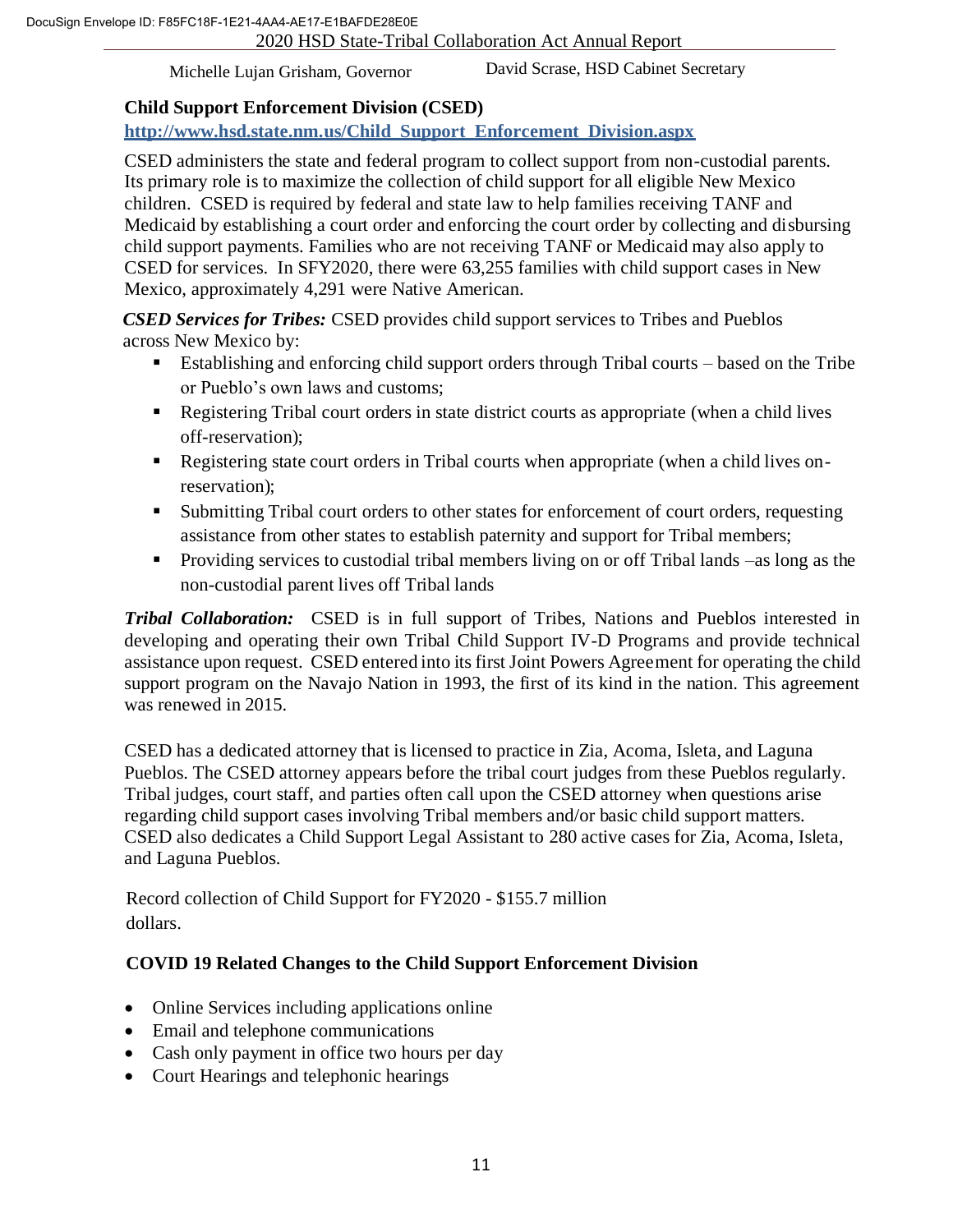David Scrase, HSD Cabinet Secretary

| <b>Crownpoint Navajo Nation IV-D</b> |       |                          |       | <b>Total collections</b><br><b>SFY 2020</b> |
|--------------------------------------|-------|--------------------------|-------|---------------------------------------------|
| <b>Month</b>                         | Cases | %Cases w/orders Children |       |                                             |
| June-20                              | 3.046 | 36.8%                    | 4.984 | \$1,399,702.68                              |

| <b>Shiprock Navajo Nation IV-D</b> |       |                            |       | <b>Total collections</b><br><b>SFY 2020</b> |
|------------------------------------|-------|----------------------------|-------|---------------------------------------------|
| <b>Month</b>                       | Cases | %Cases w/orders   Children |       |                                             |
| June-20                            | 937   | 79.2%                      | 1,557 | \$1,560,518.26                              |

| <b>Acoma</b> |              |                          |     | <b>Total Collections</b><br><b>SFY 2020</b> |
|--------------|--------------|--------------------------|-----|---------------------------------------------|
| <b>Month</b> | <b>Cases</b> | %Cases w/orders Children |     |                                             |
| June-20      | 87           | 85.1%                    | 119 | \$188,721.05                                |

| <b>Isleta</b> |       |                            |     | <b>Total Collections</b><br><b>SFY 2020</b> |
|---------------|-------|----------------------------|-----|---------------------------------------------|
| <b>Month</b>  | Cases | %Cases w/orders   Children |     |                                             |
| June-20       | 87    | 83.9%                      | 134 | \$188,857.48                                |

|              | <b>Total Collections</b><br><b>SFY 2020</b> |                          |     |              |
|--------------|---------------------------------------------|--------------------------|-----|--------------|
| <b>Month</b> | Cases                                       | %Cases w/orders Children |     |              |
| June-20      | 1031                                        | 86.4%                    | 161 | \$230,270.70 |

|              | <b>Total Collections</b><br><b>SFY 2020</b> |                |                 |          |
|--------------|---------------------------------------------|----------------|-----------------|----------|
| <b>Month</b> | Cases                                       | Cases w/orders | <b>Children</b> |          |
| June-20      |                                             | 33.3%          | 4               | \$762.50 |

Table 3: CSED Native American Caseload as of 2020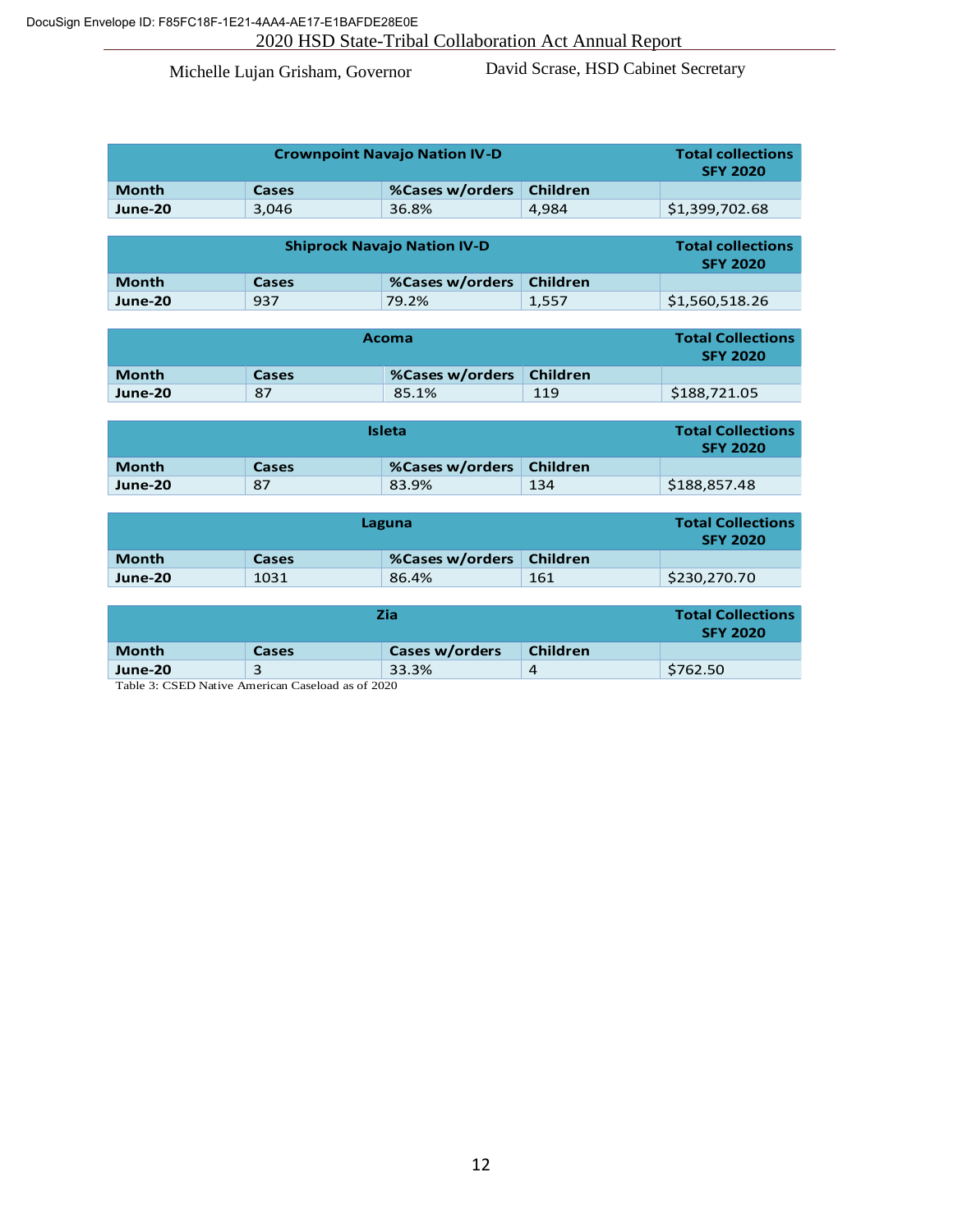2020 HSD State-Tribal Collaboration Act Annual Report 9 DocuSign Envelope ID: F85FC18F-1E21-4AA4-AE17-E1BAFDE28E0E

Michelle Lujan Grisham, Governor

David Scrase, HSD Cabinet Secretary

#### **Behavioral Health Services Division (BHSD)**

http://www.hsd.state.nm.us/Behavioral Health Services Division.aspx\

The BHSD manages the behavioral health service system for adults in New Mexico. BHSD has a staff of approximately 40 that focuses on developing strategies for mental health promotion and substance abuse prevention and treatment for individuals in New Mexico. As the state mental health and substance abuse authority, BHSD works in partnership with MAD to oversee the Medicaid MCO contracts and to ensure the provision of behavioral health services through New Mexico's behavioral health statewide system of care. In addition, HSD oversees the CEO of the NM BH Collaborative whose primary goal is to coordinate behavioral health services across State Departments. As a result, BHSD is actively engaged in a number of projects that include close collaboration with the Children, Youth, and Families Department (CYFD), the Department of Health (DOH), the Indian Affairs Department (IAD), the Corrections Department (DOC), and the Department of Veterans Services, as well as the Behavioral Health Planning Council, Local Collaboratives, providers and consumers. The BHSD is a leading participant in the Native American Sub-Committee (NASC) that addresses prevailing issues in behavioral health in Tribal communities and urban areas around the state.

HSD continues to work on rebuilding the behavioral health network in New Mexico by expanding behavioral health service and working with the Department of Health and Workforce Solutions to increase the behavioral health workforce.

BHSD staff work with Native American and Tribal providers on federal grants and state programs such as the:

- \$2M Emergency Grant BHSD received an emergency COVID grant from SAMHSA (Substance Abuse and Mental Health Services Administration).
- FEMA Grant Crisis counseling for COVID
- Bridges to Wellness Grant
- Public Service Announcement campaign for Substance Use Disorder Treatment with cartoons by Ricardo Cate, Native American cartoonist - Without Reservations
- Adult Accredited Residential Center (AARTC) services are now covered by Medicaid. They were added to the benefit package with Centennial Care 2.0. AARTC is available to both FFS and managed care recipient
- Supportive Housing Pilot Program for Individuals with Serious Mental Illness Added 7/1/19
- Open Beds A technology platform that identifies, unifies, and tracks behavioral health and social service resources to facilitate rapid digital referrals to launch the NM Behavioral Health Referral Network
- Launch of [www.treatmentconnection.com](http://www.treatmentconnection.com/) which is a website enabling those seeking mental health and substance use disorder treatment for themselves or others to search for appropriate nearby providers.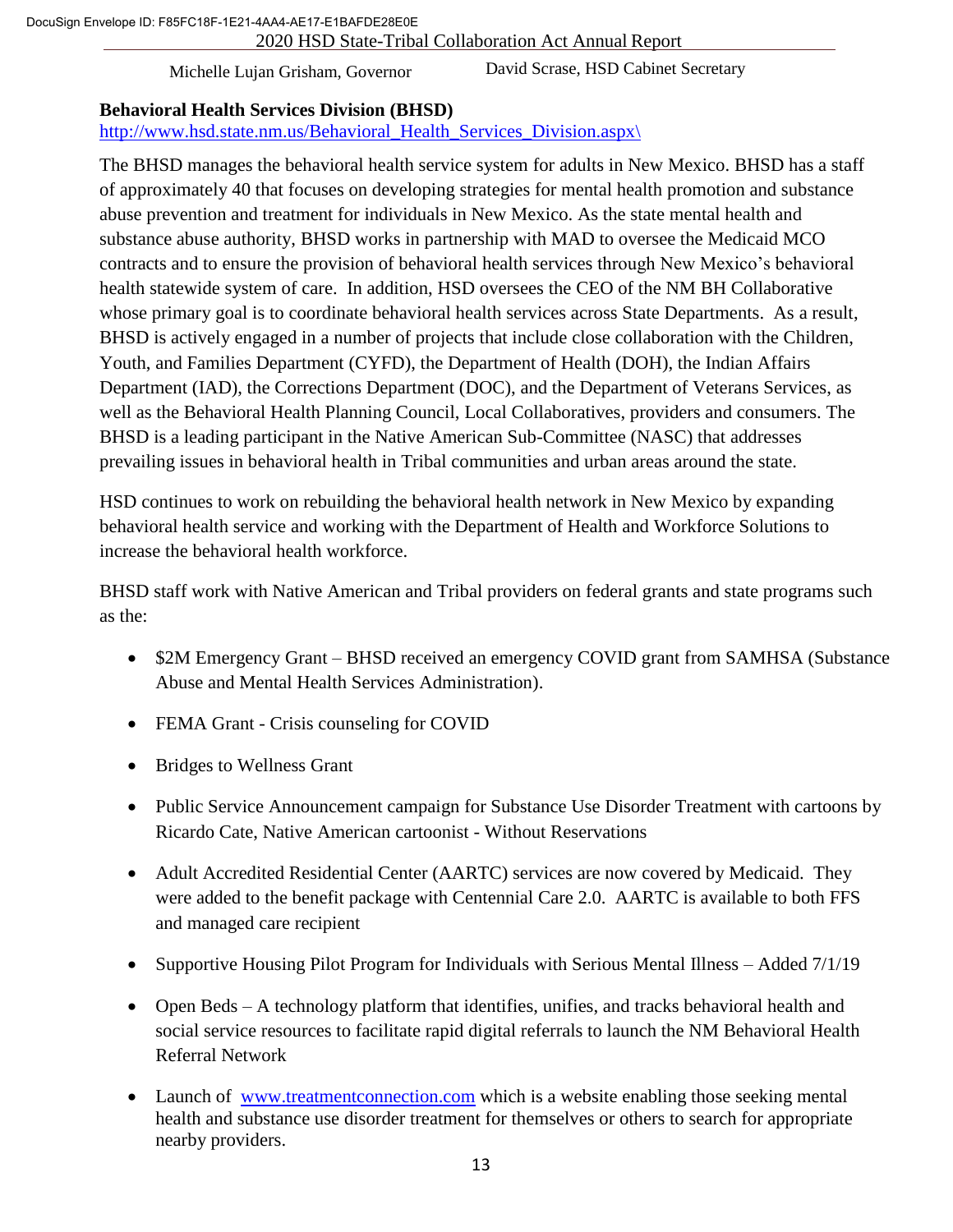David Scrase, HSD Cabinet Secretary

# **COVID 19 Related changes to the Behavioral Health Services Division**

- Expanding service delivery modalities The expansion of telehealth services that was catalyzed by the COVID crisis. The MCOs are authorized to pay for most outpatient behavioral health services when they are delivered over the telephone or via video conference. The results showed positive trends like fewer no-shows and rural patients are getting services without long drives.
- Harm reduction for alcohol use disordered patients creating "wet shelter" locations where people who are not in recovery can be kept safely in a shelter and can avoid life threatening withdrawal from alcohol so long as the person remains in the shelter. We are currently working to add a second level of BH services for any of these folks who need more support than a peer can provide.
- Assistance with EFS-6 Housing and Shelters homeless individuals testing positive for COVID 19 can isolate with the right protection. This project also provides peer support workers to every person who has been placed in a self-isolation shelter.
- The NM Crisis and Access Line created a new support line app dedicated to healthcare workers and first responders – 1-855-507-5509.
- COVID 19 Behavioral Health Special Services Guide This guide is designed to offer support and guidance to specialty behavioral healthcare provider agencies during the COVID 19 public health emergency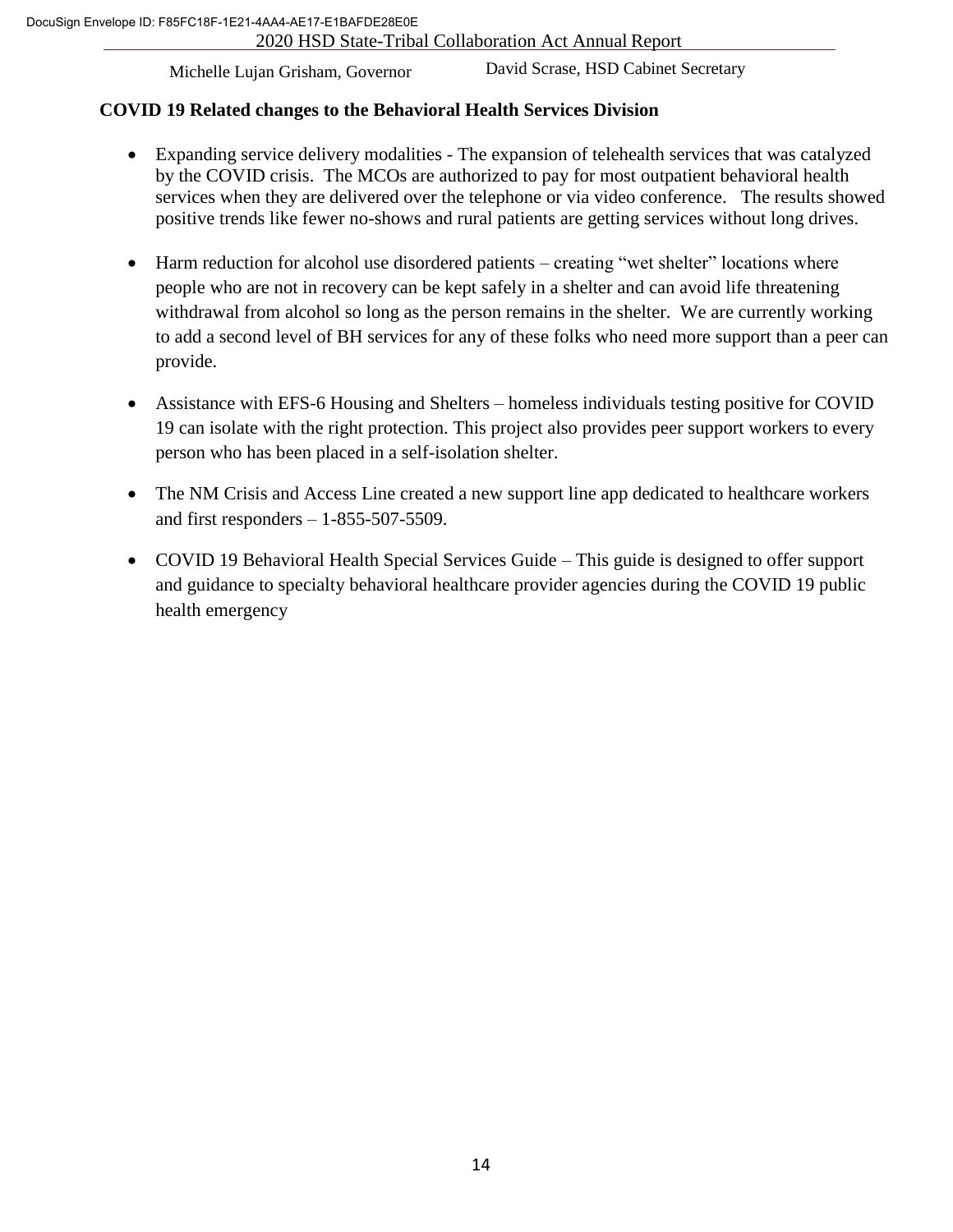David Scrase, HSD Cabinet Secretary

#### **Section III. Agency Efforts to Implement the State-Tribal Consultation, Collaboration and Communication Policy**

On October 9, 2019 the Human Services Department and the Navajo Nation held a formal Tribal Consultation on the Indian Managed Care Entity (IMCE) in Gallup, New Mexico.

On October 28, 2019 the Human Services Department and the Department of Health held a formal Tribal Consultation on the Medicaid 1915 (c) Home and Community-based Services Supports Waiver in Albuquerque, New Mexico.

Below is a list of Written Tribal Notification letters that were sent for each proposed change. From July 1, 2019 to June 30, 2020 Tribes, Pueblos, Nations, Indian Health Service, Tribal 638s and interested parties had 25 opportunities to comment on proposed changes to the New Mexico Medicaid program. For more detailed information on each notification, please see

<https://www.hsd.state.nm.us/providers/written-tribal-consultation-letters.aspx>

**[Written Tribal Notification Letter 20-12](https://www.hsd.state.nm.us/uploads/files/Providers/Native%20Americans/Written%20Tribal%20Consultation%20Letters/2020%20WTCL%20and%20Attachments/WTL%2020-12.pdf)** – Proposed revisions to the Managed Care Policy Manual

**[Written Tribal Notification Letter 20-11](https://www.hsd.state.nm.us/uploads/files/Providers/Native%20Americans/Written%20Tribal%20Consultation%20Letters/2020%20WTCL%20and%20Attachments/TN%20%2320-11%20Additional%20prop%20med%20changes%20CoVid.pdf)** - Notice of Additional Proposed Temporary Changes to Medicaid Due to COVID-19 Outbreak

**[Written Tribal Notification Letter 20-08](https://www.hsd.state.nm.us/uploads/files/Providers/Native%20Americans/Written%20Tribal%20Consultation%20Letters/2020%20WTCL%20and%20Attachments/20-0001%20Health%20Homes%20SUD%20TN%2020-08(1).pdf)** – State Plan Amendment for Health Homes Substance Use Disorder (SUD)

**[Written Tribal Notification Letter 20-07](https://www.hsd.state.nm.us/uploads/files/Providers/Native%20Americans/Written%20Tribal%20Consultation%20Letters/2020%20WTCL%20and%20Attachments/DDW%20AMENd%20TN%2020-07.pdf)** – Proposed Amendment to the Developmental Disabilities Waiver (DDW) Fee Schedule

**[Written Tribal Notification Letter 20-06](https://www.hsd.state.nm.us/uploads/files/Providers/Native%20Americans/Written%20Tribal%20Consultation%20Letters/2020%20WTCL%20and%20Attachments/TN%2020-06%20ProposedChanges%2052920.pdf)** (reissue) - Notice of Proposed Temporary Changes to Medicaid Due to COVID-19 Outbreak

**[Written Tribal Notification Letter 20-03](https://www.hsd.state.nm.us/uploads/files/Providers/Native%20Americans/Written%20Tribal%20Consultation%20Letters/2020%20WTCL%20and%20Attachments/Tribal%20Notification%2020-03.pdf)** – Proposed Amendment for Emergency Services for Aliens (EMSA)

**[Written Tribal Notification Letter 20-02](https://www.hsd.state.nm.us/uploads/files/Providers/Native%20Americans/Written%20Tribal%20Consultation%20Letters/2020%20WTCL%20and%20Attachments/Tribal%20Notification%2020-02.pdf)** – Proposed Amendment to the Medicaid Eligibility-General Recipient Policies Resource Standards

**[Written Tribal Notification Letter 19-26](https://www.hsd.state.nm.us/uploads/files/Providers/Native%20Americans/Written%20Tribal%20Consultation%20Letters/2019%20WTCL%20and%20Attachments/TN%2019-26%20Notice%20of%20Proposed%20Increases%20to%20Medicaid%20Provider%20Payment%20Rates%20effective%20January%201%2C%202020.pdf)** – Notice of Proposed Increases to the Medicaid Provider Payment Rates effective 01/01/2020

**[Written Tribal Notification Letter 19-24](https://www.hsd.state.nm.us/uploads/files/Providers/Native%20Americans/Written%20Tribal%20Consultation%20Letters/2019%20WTCL%20and%20Attachments/19-0019%20Drug%20Utilization.pdf)** – State Plan Amendment Drug Utilization Review (DUR)

**Written Tribal [Notification Letter 19-19](https://www.hsd.state.nm.us/uploads/files/Providers/Native%20Americans/Written%20Tribal%20Consultation%20Letters/2019%20WTCL%20and%20Attachments/TN%2019-19%20MI%20VIA%20WAIVER%20RENEWAL.pdf)** – Proposed Renewal of the Mi Via Home and Community Based Services Waiver Renewal

**[Written Tribal Notification Letter 19-18](https://www.hsd.state.nm.us/uploads/files/Providers/Native%20Americans/Written%20Tribal%20Consultation%20Letters/2019%20WTCL%20and%20Attachments/Rates%2010_1_19.pdf)** – Notice of Proposed Increases to Provider Payment Rates effective 10/01/2019

**[Written Tribal Notification Letter 19-17](https://www.hsd.state.nm.us/uploads/files/Providers/Native%20Americans/Written%20Tribal%20Consultation%20Letters/2019%20WTCL%20and%20Attachments/8_321_2%20TN%209_19.pdf)** – Changes to the Specialized Behavioral Health Services

**[Written Tribal Notification Letter 19-15](https://www.hsd.state.nm.us/uploads/files/Providers/Native%20Americans/Written%20Tribal%20Consultation%20Letters/2019%20WTCL%20and%20Attachments/TN%2019-15.pdf)** – Proposed Changes to the School Based Services for Medicaid Eligible Recipients under 21 years of age

**[Written Tribal Notification Letter 19-14](https://www.hsd.state.nm.us/uploads/files/Providers/Native%20Americans/Written%20Tribal%20Consultation%20Letters/2019%20WTCL%20and%20Attachments/8_320_2%20TN%20Final.pdf)** – Proposed Changes to the Early and Periodic Screening, Diagnostic and Treatment (EPSDT) Services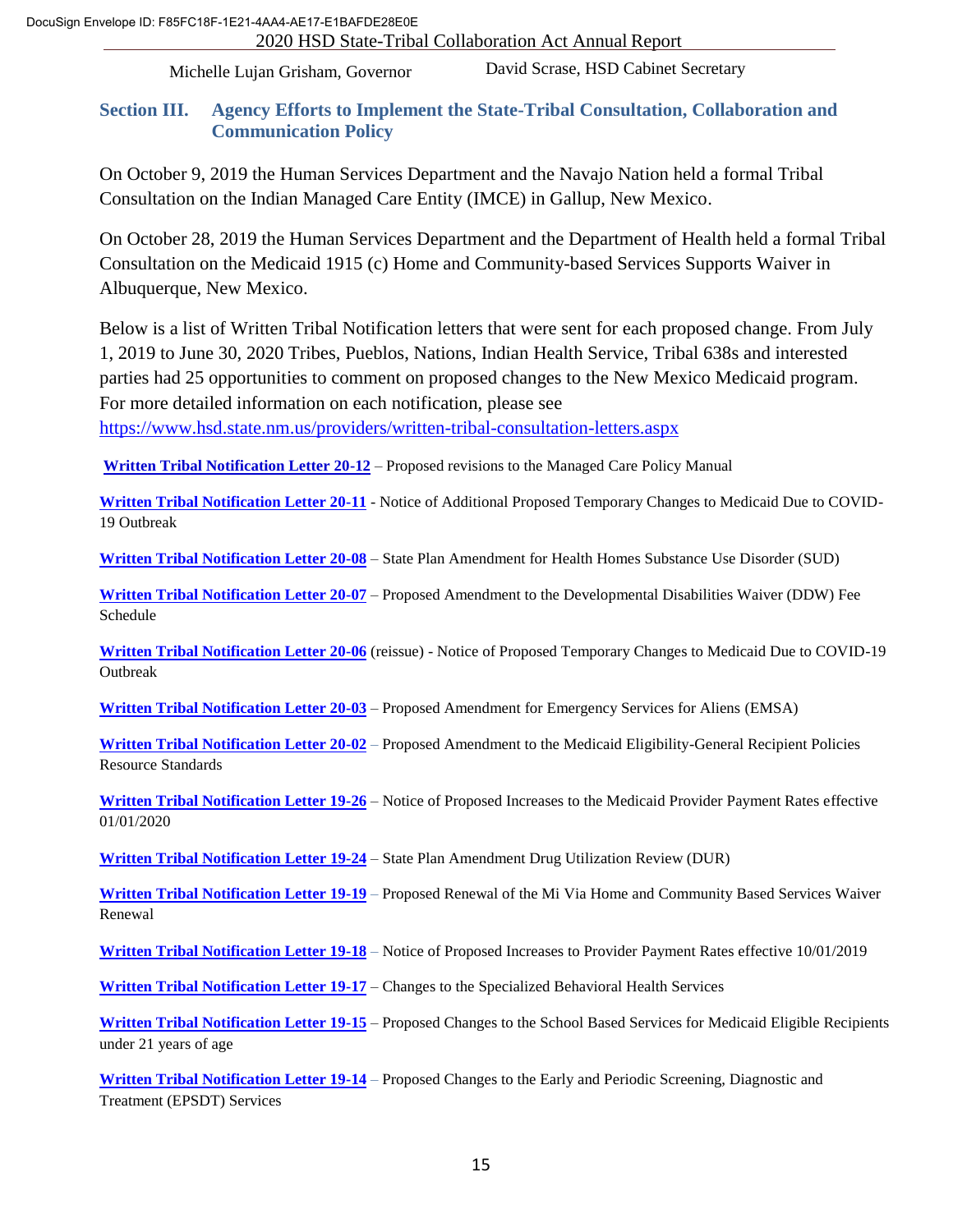Michelle Lujan Grisham, Governor

David Scrase, HSD Cabinet Secretary

# **Section IV. Current and Planned Programs and Services for Native Communities**

leaders, HIS and HSD representatives working on issues of common concern and policy making with the The Native American Technical Advisory Committee (NATAC) is comprised of appointees by Tribal Medical Assistance Division, Behavioral Health Services Division and the Income Support Division. The NATAC, which began in September 2012, is designed to provide HSD and the Tribes, Pueblos, and Nations an opportunity to meet and discuss issues of mutual concern and interest on a quarterly basis. In December 2019, a strategic planning meeting was held with NATAC members and the following goals and objectives were identified by the Committee members.

# **NATAC Strategic Goals and Objectives**

#### **Goal 1**

Increase BH services for Native Americans including community-based services for adults and children.

Objective 1: Increase the number of BH providers in Native communities.

Objective 2: Increase availability of 24-hour crisis interventions services in Native communities. Objective 3: Recruit and retain more peer-support workers, who identify as Native, to work in Native communities.

#### **Goal 2**

Increase Medicaid reimbursable provider types (e.g. case managers, community health representatives, care coordinators) and services for IHS and Tribal Clinics.

Objective 1: Identify Native healthcare services, delineating those currently reimbursed by Medicaid from those that are not Medicaid-reimbursable.

Objective 2: Identify the access needed to make provision of Native healthcare services possible. Objective 3: Develop a provider outreach strategy that provides information about how Native providers may seek Medicaid reimbursement for eligible Native healthcare services.

# **Goal 3**

Increase the number of long-term care options.

Objective 1: Conduct a needs assessment that forecasts long-term care needs, identifies gaps in services, and includes data.

Objective 2: Develop all-inclusive and accessible resources (e.g. toolkit, guides, trainings) for providers, families, and community members that outlines all known resources regarding long term care and how those resources can be accessed.

Objective 3: Develop long-term care facilities and programming in Native communities and in partnership with other Tribes, Pueblos, and Nations.

Objective 4: Address discriminatory practices in long-term care facilities towards Medicaid beneficiaries.

# **Goal 4**

Increase Native American enrollment in Medicaid.

Objective 1: Identify barriers to healthcare insurance enrollment.

Objective 2: Conduct data collection that identifies Native Americans in NM who remain uninsured, as well as other targeted populations identified by Native communities in order to share the data with Tribes.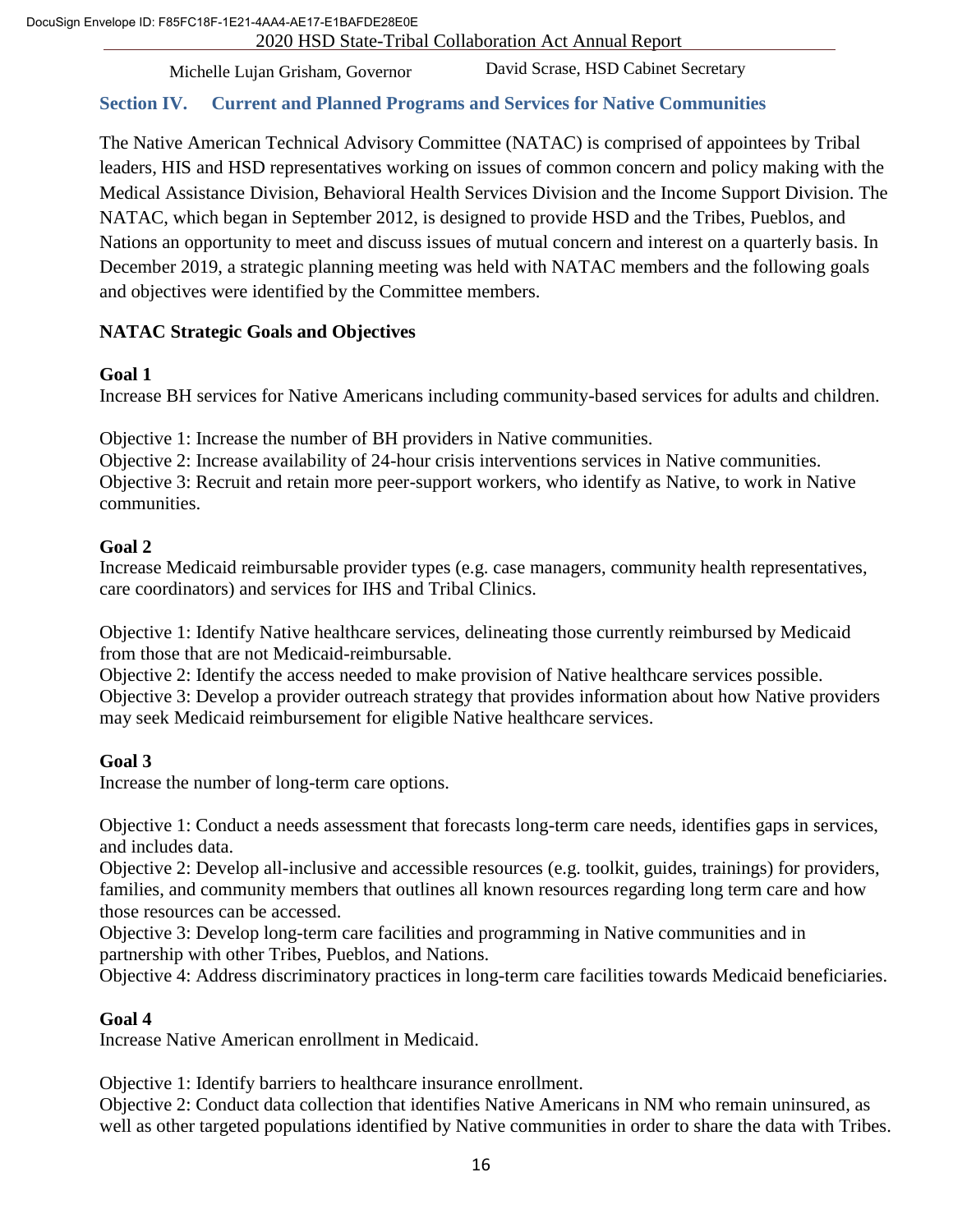David Scrase, HSD Cabinet Secretary

communities. Objective 3: Define and develop a healthcare insurance outreach and education plan for Native

The NATAC is currently working on identifying tactics for each of the objectives listed above and will utilize these goals as the primary focus of their work with HSD.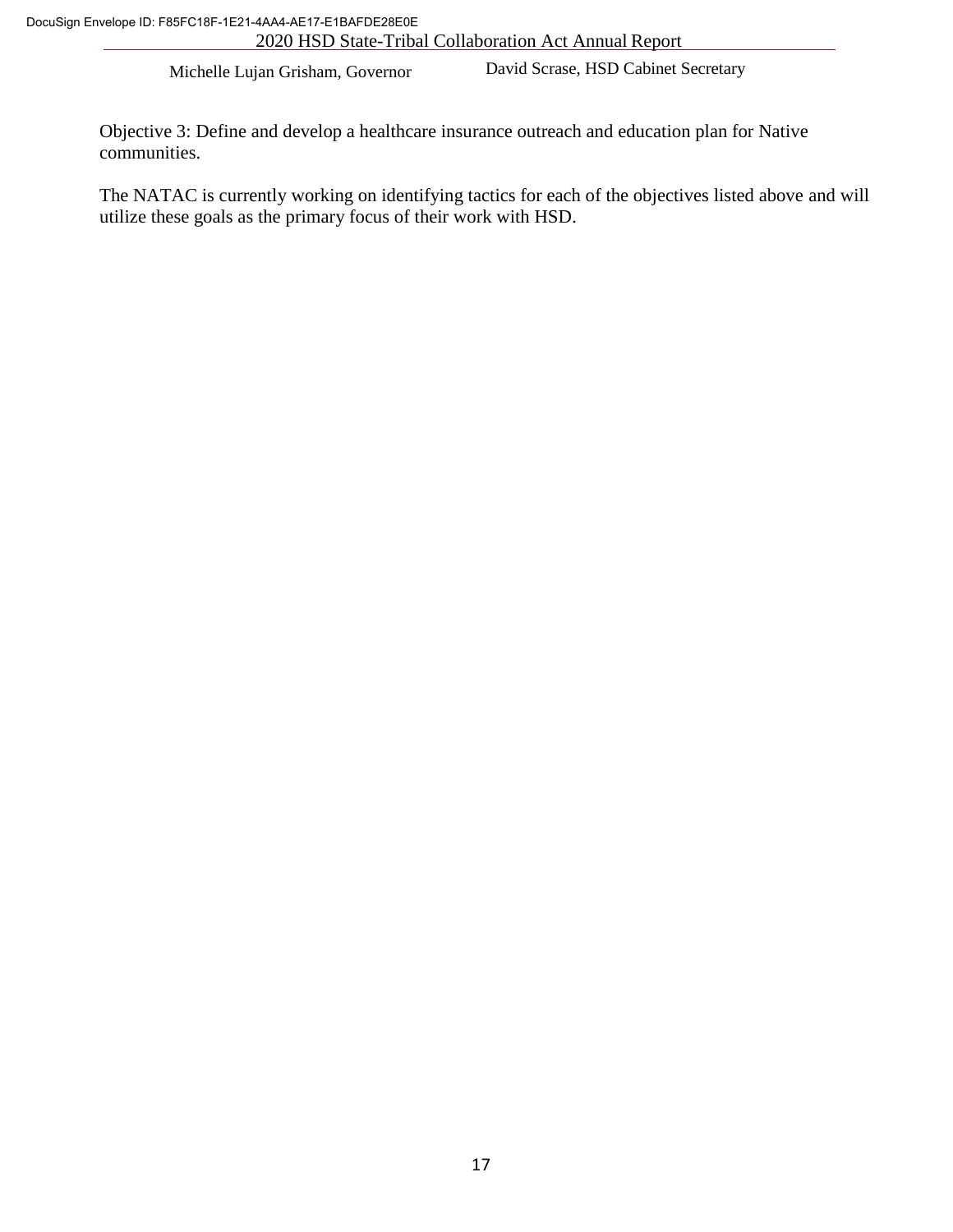David Scrase, HSD Cabinet Secretary

# **Section V. Training and Employee Notification**

# Policy Backgroun<mark>d</mark>

In 2009, Senate Bill 196 was signed into law enacting the STCA. The STCA is a statutory requirement for New Mexico state government to work cooperatively with Tribes on a government-to-government basis on multijurisdictional issues, concerns and conflicts, as well as a shared responsibility to ensure the use of public resources effectively and efficiently.

The HSD State-Tribal Consultation, Collaboration and Communication Policy is posted on the HSD website at **/[/www.hsd.state.nm.us/](http://www.hsd.state.nm.us/)**.

Department executive and mid-level management employees, whose work involves initiating programmatic actions and/or policy changes that have Tribal implications, are required to complete this training. This training is offered on the Department training website below.

|                       |                                        | Blackboard                                                                                                                                                                                                                                                                                                                                                                                                                                                                                                                                                                                                                                                                                                   |                      |             |           |  |
|-----------------------|----------------------------------------|--------------------------------------------------------------------------------------------------------------------------------------------------------------------------------------------------------------------------------------------------------------------------------------------------------------------------------------------------------------------------------------------------------------------------------------------------------------------------------------------------------------------------------------------------------------------------------------------------------------------------------------------------------------------------------------------------------------|----------------------|-------------|-----------|--|
| Course ID $\triangle$ |                                        | Course Name                                                                                                                                                                                                                                                                                                                                                                                                                                                                                                                                                                                                                                                                                                  | Instructor           | Description | Textbooks |  |
|                       | HSD_4951_FY20<br><b>Course Content</b> | NM State-Tribal Collaboration Act and HSD Policy Training FY20                                                                                                                                                                                                                                                                                                                                                                                                                                                                                                                                                                                                                                               | Jeannine Isom, Admin |             |           |  |
|                       | Welcome!                               | NM State-Tribal Collaboration Act and HSD State-Tribal Consultation, Collaboration<br>and Communication Policy Training!<br>• Mandatory once for HSD employees (including executive managers and supervisors), whose work<br>involves initiating programmatic actions and/or policy changes that have tribal implications. All<br>new personnel hired into those positions are required to complete the training within 90 days.<br>• Course length: Approximately 30-45 minutes<br>· Test: Five (5) questions. Minimum score 80%. Unlimited attempts allowed.<br><b>Important Resources link on the left menu contains:</b><br>• The HSD State-Tribal Consultation, Collaboration and Communication Policy. |                      |             |           |  |
|                       |                                        | • Current HSD Native American Liaisons.<br>• NM Senate Bill 196 The State-Tribal Collaboration Act.<br>• Course content for the State-Tribal Collaboration and HSD Policy Training.<br>· SPO Cultural Competency Training Registration website.<br>This online training is <b>not the same training</b> as the instructor-led Cultural Competency<br>Training.                                                                                                                                                                                                                                                                                                                                               |                      |             |           |  |
|                       |                                        | • The instructor-led Cultural Competency training, sponsored by SPO and the Indian<br>Affairs Department, is mandated to NM employees who have regular interaction with<br>NM tribes' Native American citizens across the state.<br>ps://hsd.blackboard.com/webapps/blackboard/content/listContent.jsp?course_id=_347 eft menu for information and registration.                                                                                                                                                                                                                                                                                                                                             |                      |             |           |  |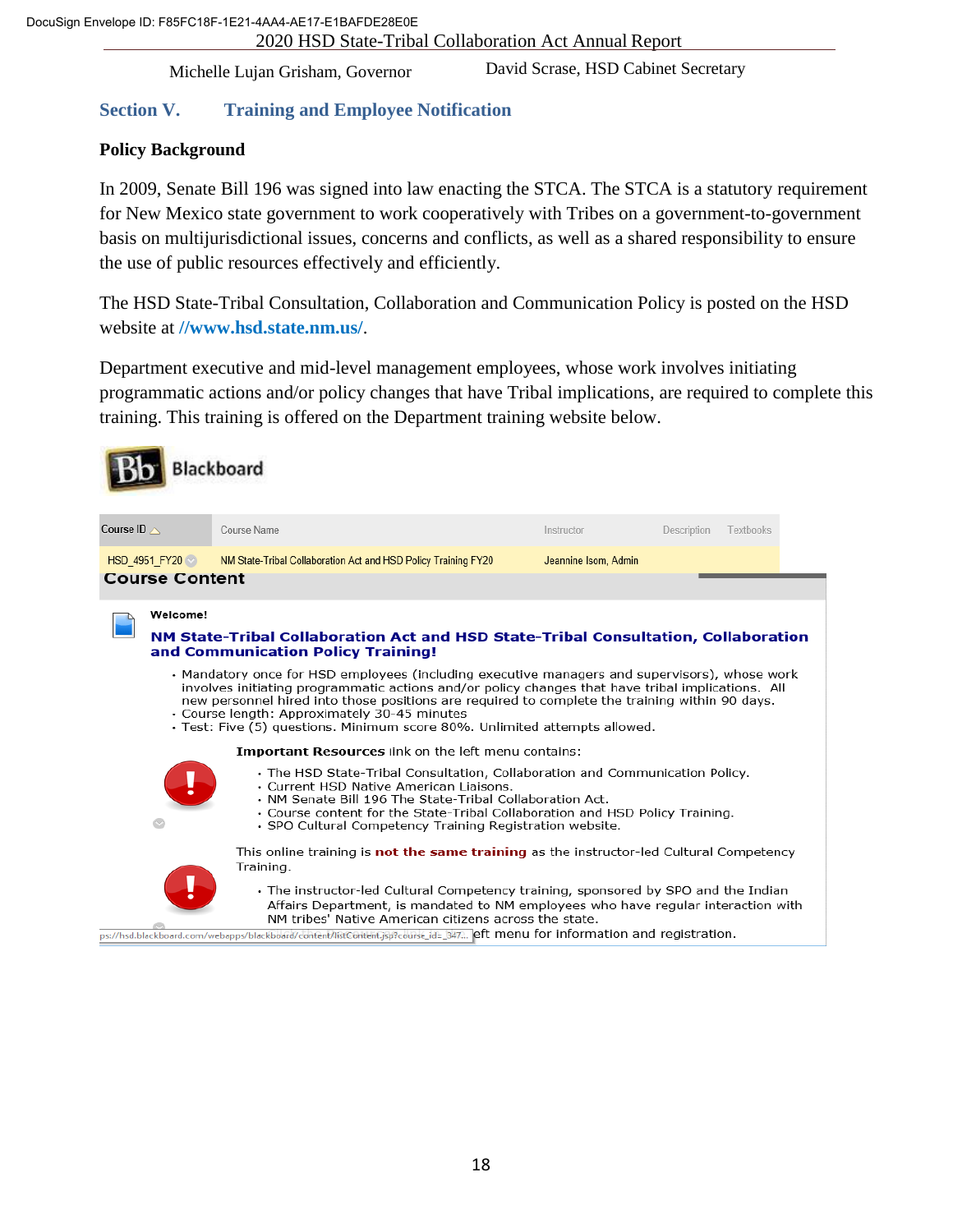David Scrase, HSD Cabinet Secretary

The State Tribal Consultation, Collaboration, and Communication Policy course is included as a HSD required training for certain employees.

- 125 new employees were registered to take the course
- 125 completed the course
- 97 employees were **required** to complete the course
- 28 employees not required to take the course completed it

A goal of HSD for FY2020-2021 is to have all new employees complete the NM State Tribal Collaboration Act and Policy Training course, *and* for those employees that have direct interaction with the 23 Tribes, Pueblos, and Nations of New Mexico, receive the instructor led Cultural Competency Training through the HSD and MAD Native American Liaisons.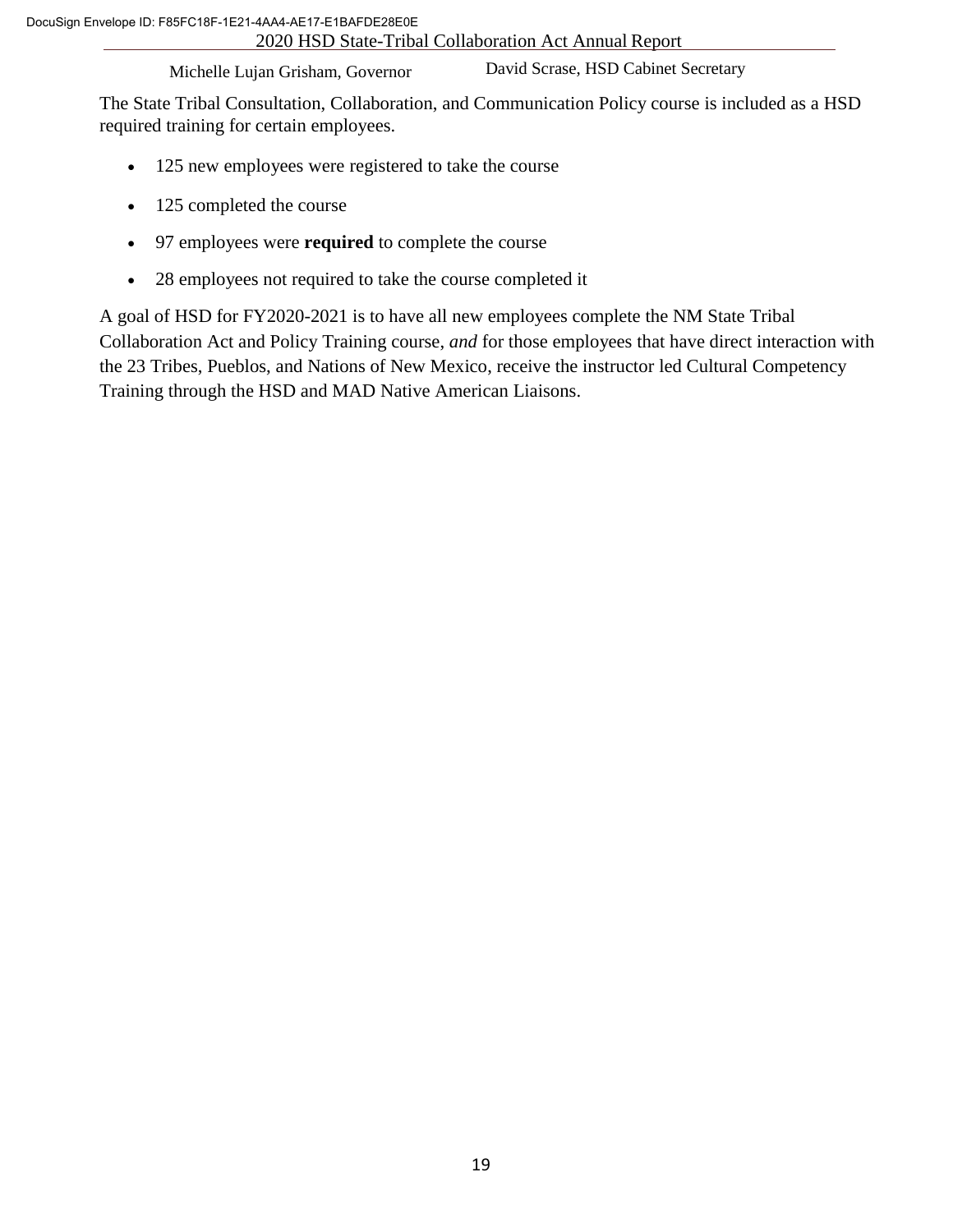David Scrase, HSD Cabinet Secretary

#### **Section VI. Key Names and Contact Information**

#### vernor **HSD Key Staff**

To promote collaboration and communication between the Human Services Department Agency Secretary, Deputy Secretaries, Division Directors and Tribes, the Tribal Liaisons facilitate consultation and collaboration and serve as a direct resource to Tribal leadership.

#### **HSD**

#### **Office of the Secretary (OOS)**

David Scrase, Cabinet Secretary Angela Medrano, Deputy Secretary Kari Armijo, Deputy Secretary 1474 Rodeo Rd. Santa Fe, New Mexico 87504 O: 505.476.9200 F: 505.827.6286

#### **HSD Tribal Liaison, OOS**

Vacant 1474 Rodeo Rd. Santa Fe, New Mexico 87504 O: 505.476.7203 F: 505.827.6286

#### **Medical Assistance Division, MAD**

Nicole Comeaux, Director P.O. Box 2348 Santa Fe, New Mexico 87504-2308 O: 505.827.7704 Toll Free: 1.888.997.2583

# **Medical Assistance Division Tribal Liaison,**

**MAD** Theresa Belanger P.O. Box 2348 Santa Fe, New Mexico 87504 O: 505.827.3122 Toll Free: 1.888.997.2583

#### **Child Support Enforcement Division, CSED**

Jeremy Toulouse, Director 1474 Rodeo Rd. Santa Fe, New Mexico 87504 O: 505.827.7750 F: 505.827.7215 In New Mexico: (800)288.7207 Out of New Mexico: (800)585.7631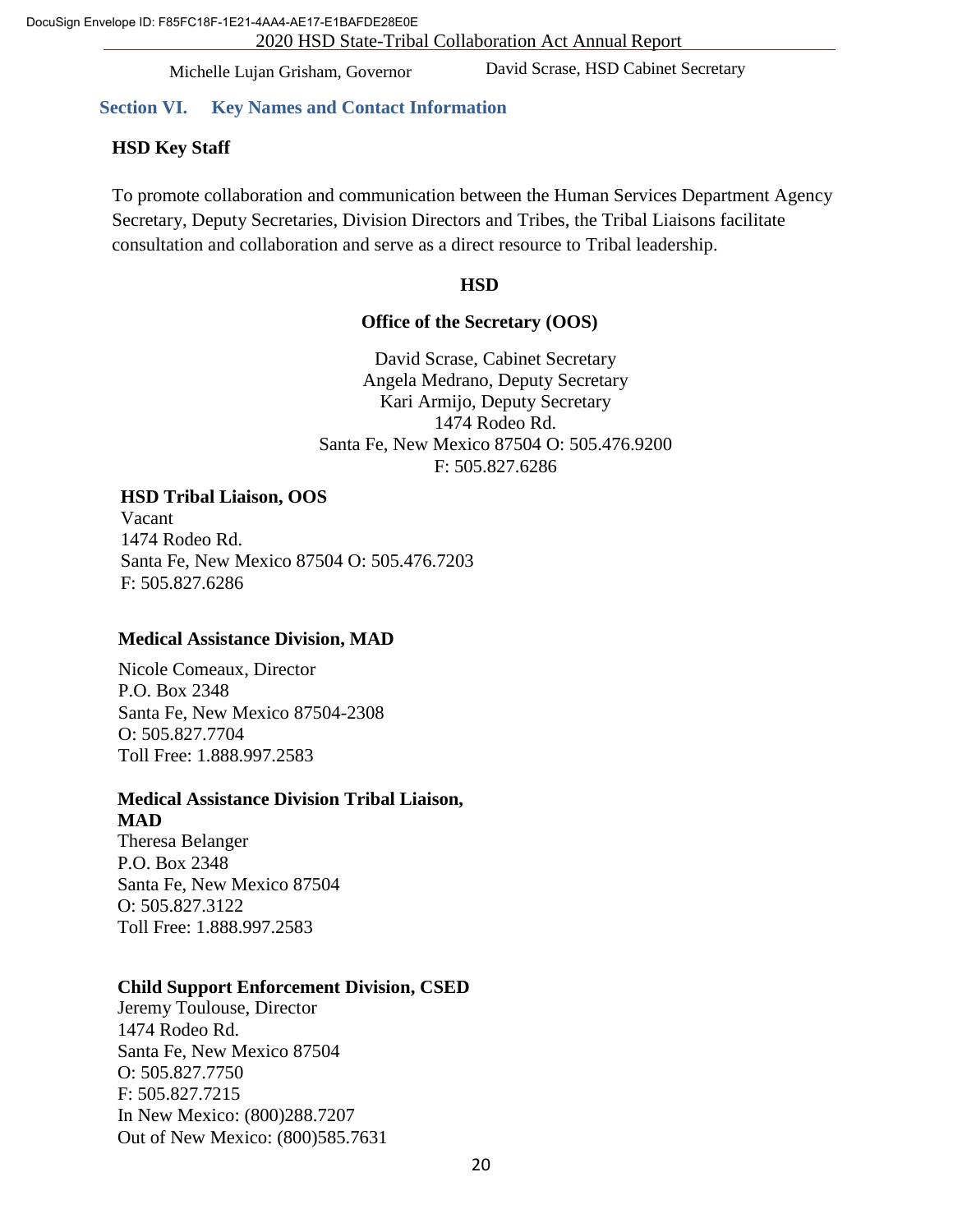David Scrase, HSD Cabinet Secretary

# **Income Support Division, ISD**

1474 Rodeo Rd. Karmela Martinez, Director Santa Fe, New Mexico 87504 O: 505.827.7750

#### **Behavioral Health Services Division, BHSD**

Neal Bowen, Ph.D., Director 37 Plaza La Prensa P.O. Box 2348 Santa Fe, New Mexico 87504 O: 505.476.9295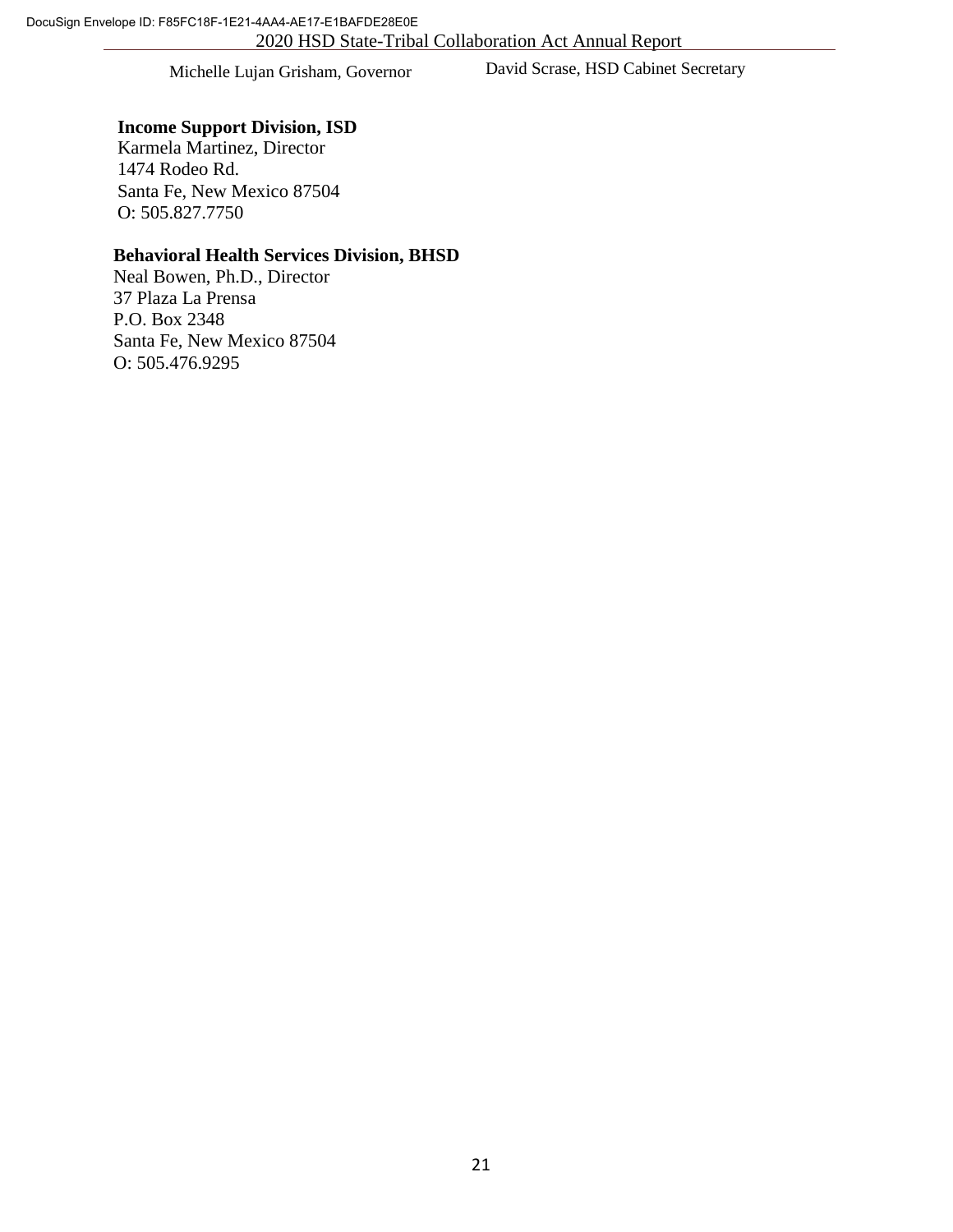# **HSD Organizational Chart for office of Native American Liaisons**

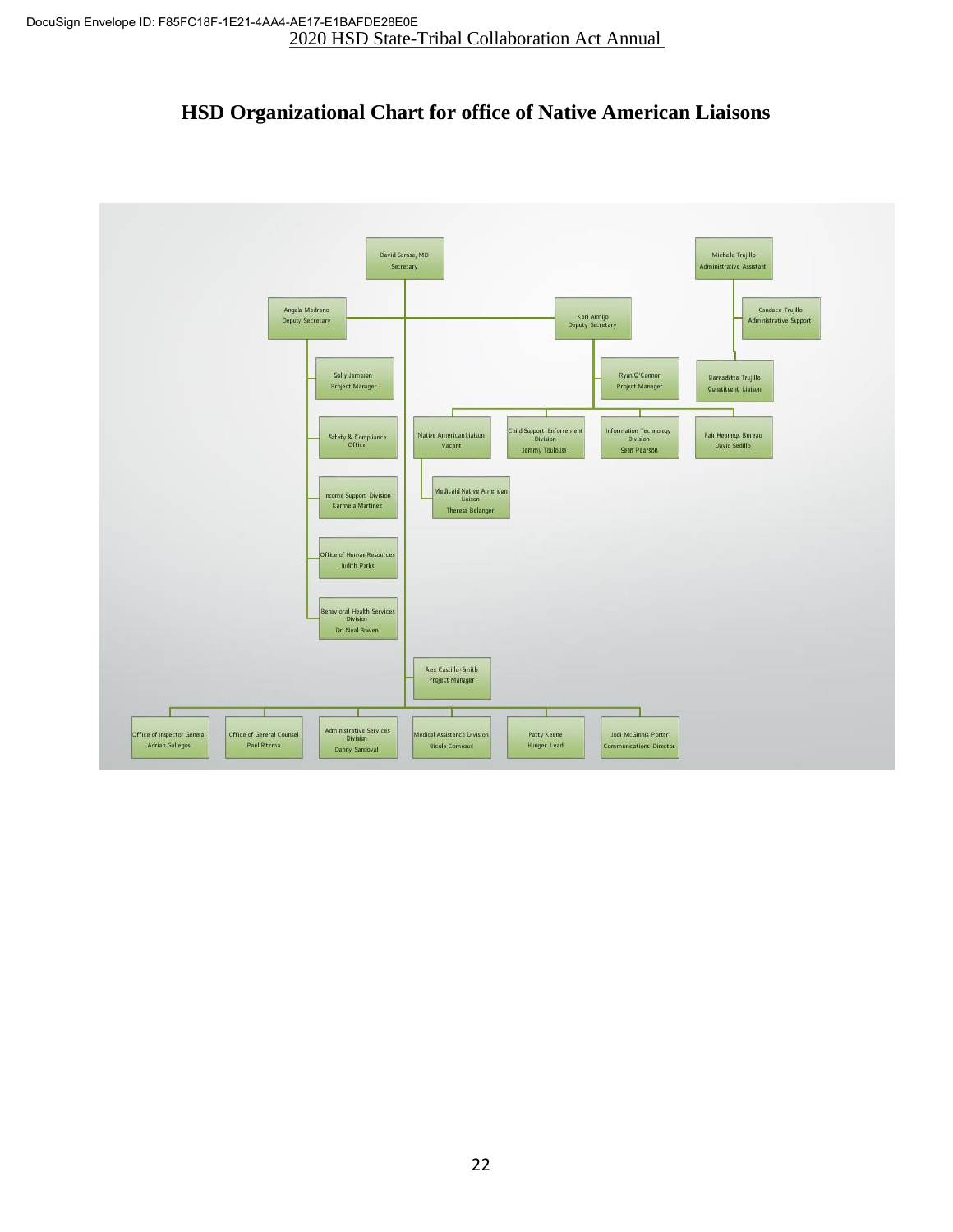Michelle Lujan Grisham, Governor David Scrase, Cabinet Secretary

# **Section VII. Relevant Statutes and Mandates**

Please refer to Section III **-** Agency Efforts to Implement the State-Tribal Consultation, Collaboration, and Communication Policy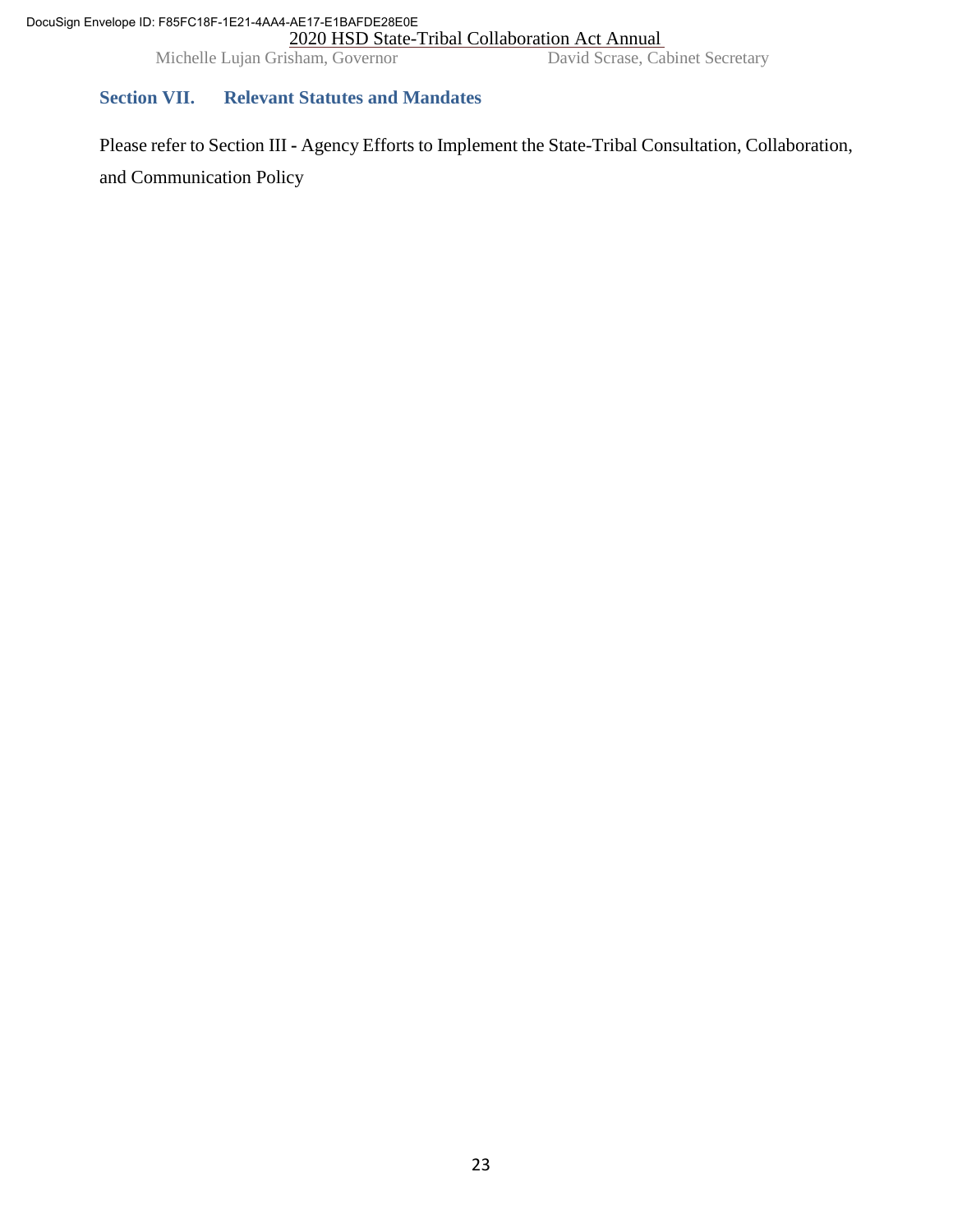ReportMichelle Lujan Grisham, Governor David Scrase, Cabinet Secretary

#### **Section VIII. Agreements**

The Medical Assistance Division has been working with the Centennial Care Managed Care Organizations (MCOs) to enter into contracts/agreements with Indian Health Service, Tribal 638 facilities, Tribal providers, and Community Health Representatives for care coordination activities. Below is a summary of their efforts for FY2020.

#### **Medicaid MCO Collaboration with Tribes, Pueblos & the Nation**

The Centennial Care MCOs continue their efforts to contract with Indian Health Service, Tribal 638 and Urban Indian Health Center (I/T/U) providers. The MCOs continue to reach out at least once per month to determine if the status has changed.

The MCO Tribal Relations staff attended meetings of the All Pueblo Council of Governors, 10 Southern Governors Consortium and the winter session of the Navajo Nation Tribal Council. At these meetings the MCOs were able to report on existing agreements that are in affect as well as agreements that are still under consideration.

One MCO established Participating Provider Agreements (PPA) to delegate care coordination functions to Community Health Representatives (CHRs) with many Tribal programs.

Another MCO entered into discussion with several Pueblos and provider partner entities to develop joint ventures on developing health care services at these Pueblos. Picuris Pueblo is seeking assistance in developing a health center capable of providing Primary Care, Behavioral Health and Community Base services. Pojoaque Pueblo is also interested in developing a health center with Primary Care and Behavioral Health.

An MCO Tribal Relations program has been working with Community Outreach and Patient Empowerment, a Non-profit organization, to develop an IT solution for data collection and transmission for Navajo Nation Department of Health. This program is intended to fill the gap in collecting information that managed care organization require for contract compliance without adding any administrative burden to Tribal programs. The IT application will also be able to generate reports for I/T/Us as well as generate information that CHRs can use to bill MCOs and other third-party payers for care coordination services.

Ongoing outreach efforts to engage and educate Tribal communities about Value Based Purchasing (VBP) agreements or other pilot programs continue, resulting in an expressed interest in developing incentive programs.

Native American Professional Parent Resource (NAPPR) remains interested in discussions to develop a program that incentivizes their work with high-risk babies, prenatal, and postpartum home visits for children up to five years old.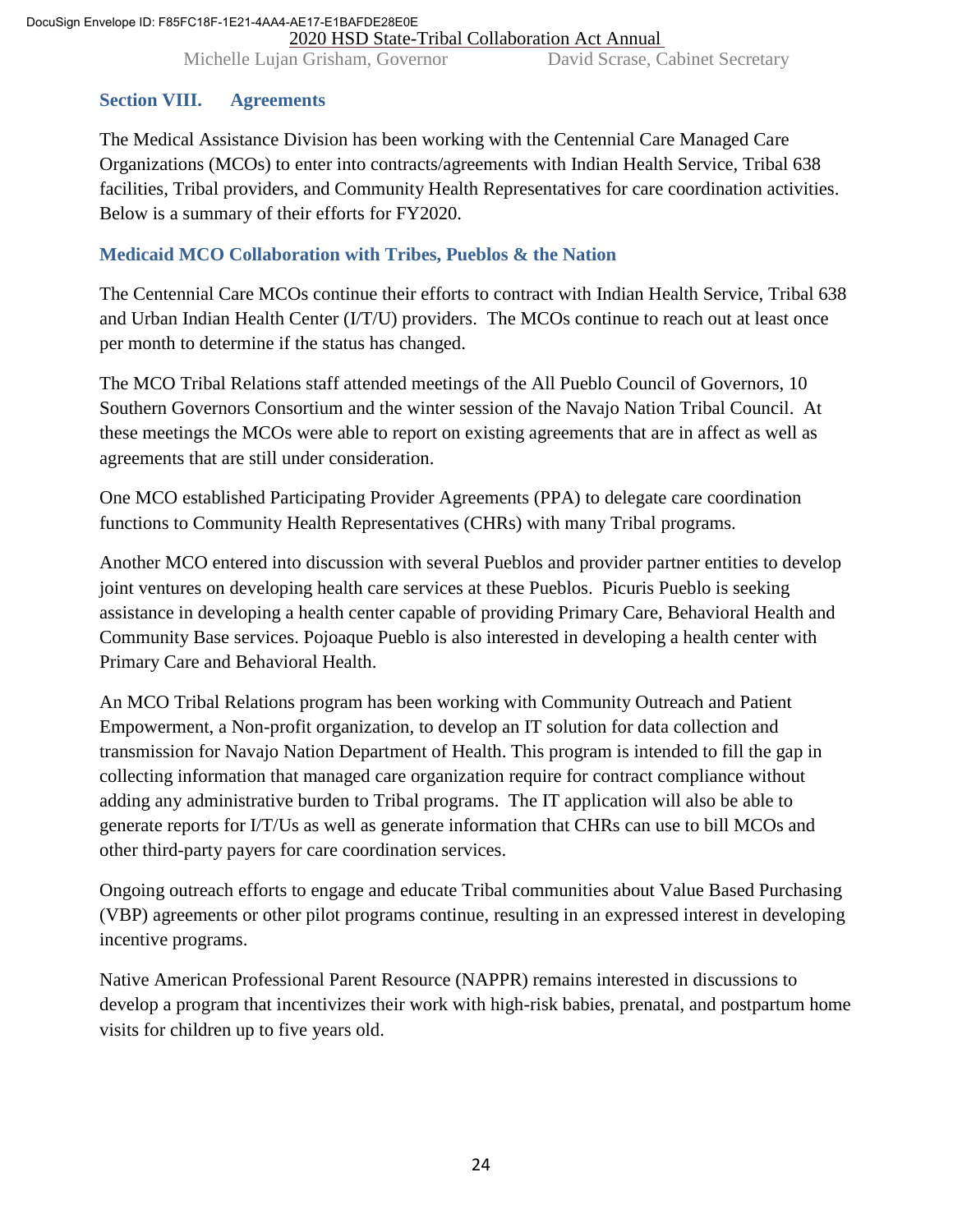Michelle Lujan Grisham, Governor David Scrase, HSD Cabinet Secretary

All three MCOs are working with Taos Pueblo to enter into a home visiting pilot project agreement at the request of Taos Pueblo Health and Wellness Department. The MCOs are developing a Letter of Agreement for the Pueblo's early Childhood Home visiting program known as Tiwa Babies. Taos Pueblo intends to provide services for the entire population of Taos county.

In early March the Tribes, Pueblos and Nations began to close their communities due to the COVID-19 pandemic. There is no projected date for them to re-open at this time. As a result, Tribes reported that all external meetings have been cancelled or postponed. All outreach, discussions, development and implementation activities relating to new business or agreements have been put on hold until this crisis has lifted or upon request of the Tribes.